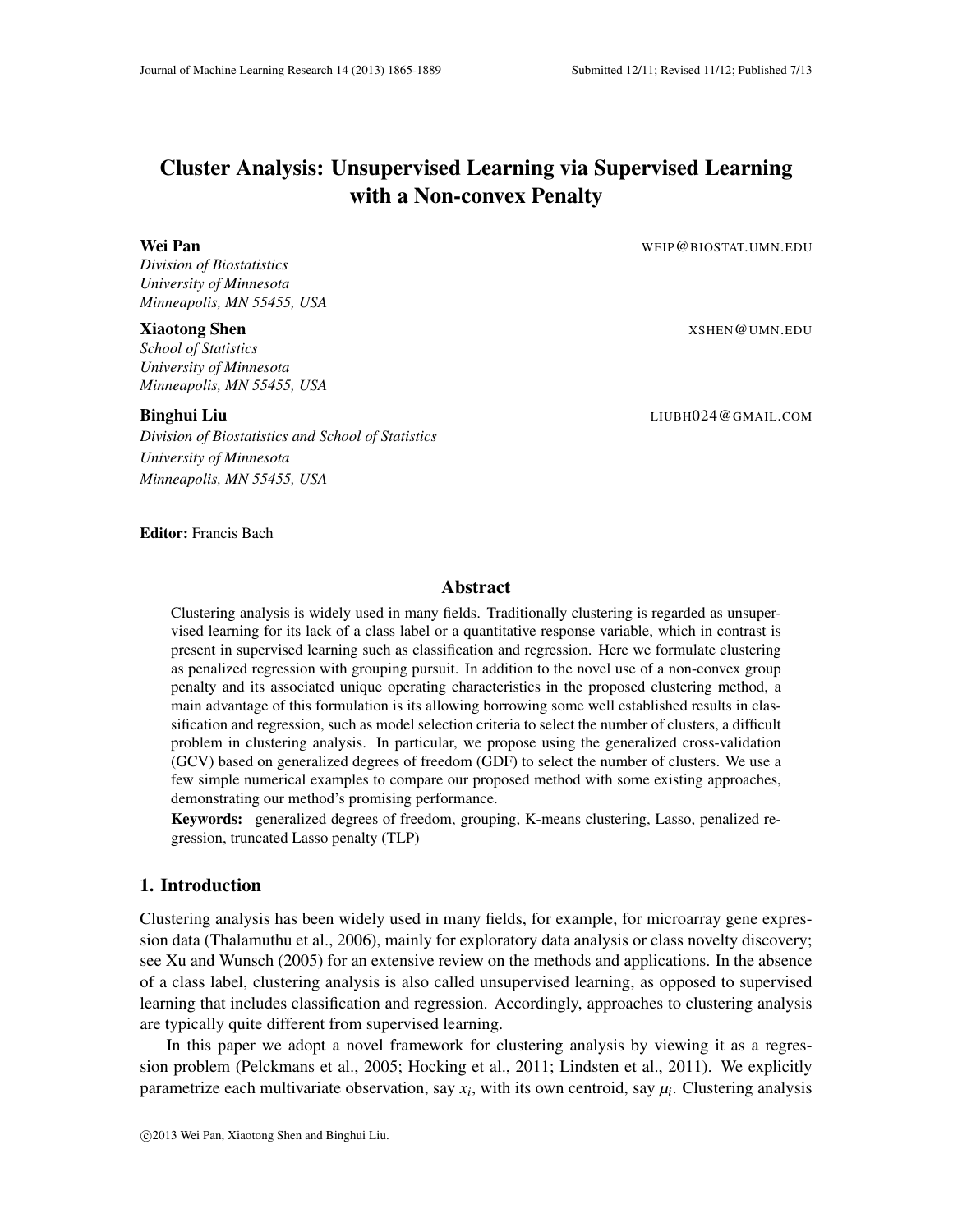#### PAN, SHEN AND LIU

is formulated to identify a small subset of distinct values of these  $\mu_i$ . Since we have observationspecific and over-parameterized  $\mu_i$ 's, a key question is how to estimate these parameters. Taking advantage of the recent advance in penalized regression (Tibshirani et al., 2005; Shen and Huang, 2010), we propose a novel non-convex penalty for grouping pursuit that data-adaptively encourages the equality among some unknown subsets of parameter estimates, thus effectively realizing clustering. We call our proposed method as *penalized regression-based clustering* (PRclust).

An advantage of regarding clustering as a regression problem is its unification with regression, which in turn provides the opportunity to apply or modify many established results and techniques, such as model selection criteria, in regression to clustering. In particular, a notoriously difficult model selection problem in clustering analysis is to determine the number of clusters; already numerous methods exist with new ones constantly emerging (Tibshirani et al., 2001; Sugar and James, 2003; Wang, 2010). Here we propose the use of generalized cross-validation (GCV) (Golub et al., 1979) that has been widely used for model selection in regression for its solid theoretical foundation, computational efficiency and good empirical performance. However, GCV requires estimating the degrees of freedom (df) or effective number of parameters. In clustering analysis, due to the data-adaptive nature of model searches in finding clusters, it is unclear what is, or how to estimate df. Here we propose using a general method called generalized degrees of freedom (GDF) that was specifically developed in the context of classification and regression to take into account the complex effects of data-adaptive modeling (Ye, 1998; Shen and Ye, 2002). To our knowledge, GDF is mainly studied in the context of regression. Again by formulating clustering as regression, we can adapt the use of GDF to our current context. Although not the main point of this paper, we will show that GDF-based GCV performed well in our numerical examples.

In spite of many advantages of formulating clustering analysis as a penalized regression problem, there are some challenges in its implementation. In particular, with a desired non-smooth and non-convex penalty function, many existing algorithms for penalized regression are not suitable. We develop a novel and efficient computational algorithm that combines the difference of convex (DC) programming (An and Tao, 1997) and a coordinate-wise descent algorithm (Friedman et al., 2007; Wu and Lange, 2008).

Due to some conceptual similarity between our proposed PRclust and the popular K-means clustering, we use the K-means as a benchmark to assess the performance of PRclust. In particular, we show that in some complex situations, for example, in the presence of non-convex clusters, in which the K-means is not suitable, PRclust might perform much better. Hence, complementary to the K-means, PRclust is a potentially useful clustering tool. In addition, we consider a related procedure based on hard thresholding pair-wise distances between observations, called *HTclust*. Although simpler, due to the lack of shrinkage estimation, HTclust may not perform as well as PRclust. Albeit not the focus here, we also propose GDF-based GCV as a general model selection criterion to determine the number of clusters in the above clustering approaches; a comparison with several existing methods demonstrates the promising performance of GCV.

# 2. Methods

We first present our new method, including its computational algorithm, before comparing it with two related methods. Then we propose a GCV-based method to select the number of clusters.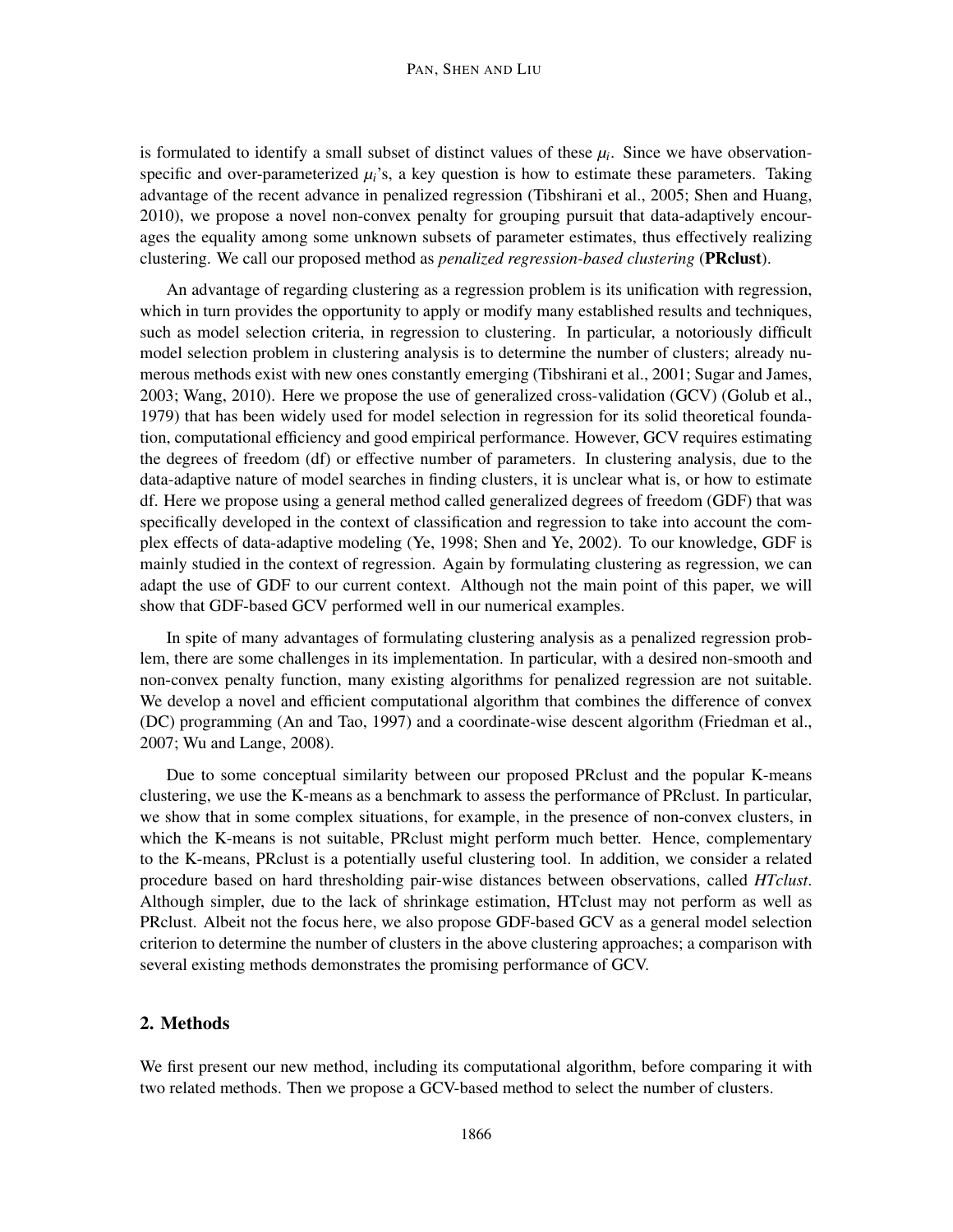#### 2.1 New Method: Clustering via Penalized Regression

Given data  $X = (x'_1, ..., x'_n)'$  with  $x_i = (x_{i1}, x_{i2}, ..., x_{ip})'$ , we would like to conduct a cluster analysis; that is, we would like to identify group-memberships of the observations such that the withingroup similarity and between-group dissimilarity are as strong as possible. There are different ways of defining a similarity/dissimilarity between two observations, leading to various clustering approaches. Here we consider the situation with continuous attributes  $x_{ik}$ 's, and define the dissimilarity based on some distance metric, as to be elaborated later. We assume that each data point  $x_i$  has its own centroid  $\mu_i = (\mu_{i1}, \mu_{i2}, ..., \mu_{ip})'$ , which can be its mean or median (or other measure), depending on the application. Our goal is to estimate  $\mu_i$ 's while acknowledging the possibility that many  $\mu_i$ 's would be equal if their corresponding  $x_i$ 's are from the same cluster. Hence, we would like to adopt a fused-Lasso-type or fusion penalty (Tibshirani et al., 2005) to encourage the equality of the centroids. In general, we estimate the parameters  $\mu = (\mu'_1, ..., \mu'_n)'$  through minimizing an objective function

$$
\hat{\mu} = \arg \min_{\mu} \frac{1}{2} \sum_{i=1}^{n} L(x_i - \mu_i) + \lambda \sum_{i < j} h(\mu_i - \mu_j),
$$

where  $L()$  is a loss function, for example, the squared error,  $h()$  is a *grouping* or *fusion* penalty, for example, the  $L_1$ -norm or Lasso penalty (Tibshirani, 1996), and  $\lambda$  is a tuning parameter to be selected. Specifically, with a squared error and Lasso penalty, our objective function is

$$
\frac{1}{2}\sum_{i=1}^n||x_i-\mu_i||_2^2+\lambda\sum_{i
$$

where  $\|\cdot\|_q$  is the  $L_q$ -norm. The main idea is that, for the purpose of clustering, we would like to strike a balance between minimizing the distance between the observations and their centroids and reducing the number of centroids via grouping some close centroids together. As pointed out by a reviewer, the general idea with a convex  $L_q$ -norm as the fusion penalty has appeared in the literature (Pelckmans et al., 2005; Hocking et al., 2011; Lindsten et al., 2011); here we propose a novel non-convex penalty.

Since it is well known that the Lasso penalty leads to biased parameter estimates (Fan and Li, 2001; Shen et al., 2012), it is more desirable to consider some non-convex penalties; here we propose a new form of the truncated Lasso penalty (TLP) (Shen et al., 2012). For a scalar parameter  $\alpha$  and a given tuning parameter  $\tau$ , TLP is defined as

$$
TLP(\alpha;\tau) = \min(|\alpha|,\tau),
$$

which is the  $L_1$ -norm (i.e., Lasso) penalty for a small  $\alpha \leq \tau$ , but imposes no further penalty for a large  $\alpha > \tau$ . Importantly, TLP( $\alpha; \tau$ )/ $\tau$  tends to the  $L_0$ -norm of  $\alpha$ ,  $L_0(\alpha) = I(\alpha \neq 0)$ , as  $\tau \to 0^+$ .

If two observations,  $x_i$  and  $x_j$ , come from the same cluster, we would have  $\mu_i = \mu_j$ ; that is, all the components of  $\mu_i$  are equal to that of  $\mu_j$ . Hence, to more effectively realize  $\mu_i = \mu_j$ , we use a group penalty that encourages simultaneous equality between all the components of  $\mu_i$  and  $\mu_j$  (Yuan and Lin, 2006). Again, to alleviate the bias of the usual convex  $L_2$ -norm (or more generally,  $L_q$ -norm for *q* > 1) group penalty, we propose a novel and non-convex group penalty based on TLP, called group TLP or simply gTLP, defined as

$$
\text{gTLP}(\mu_i - \mu_j; \tau) = \text{TLP}(||\mu_i - \mu_j||_2; \tau).
$$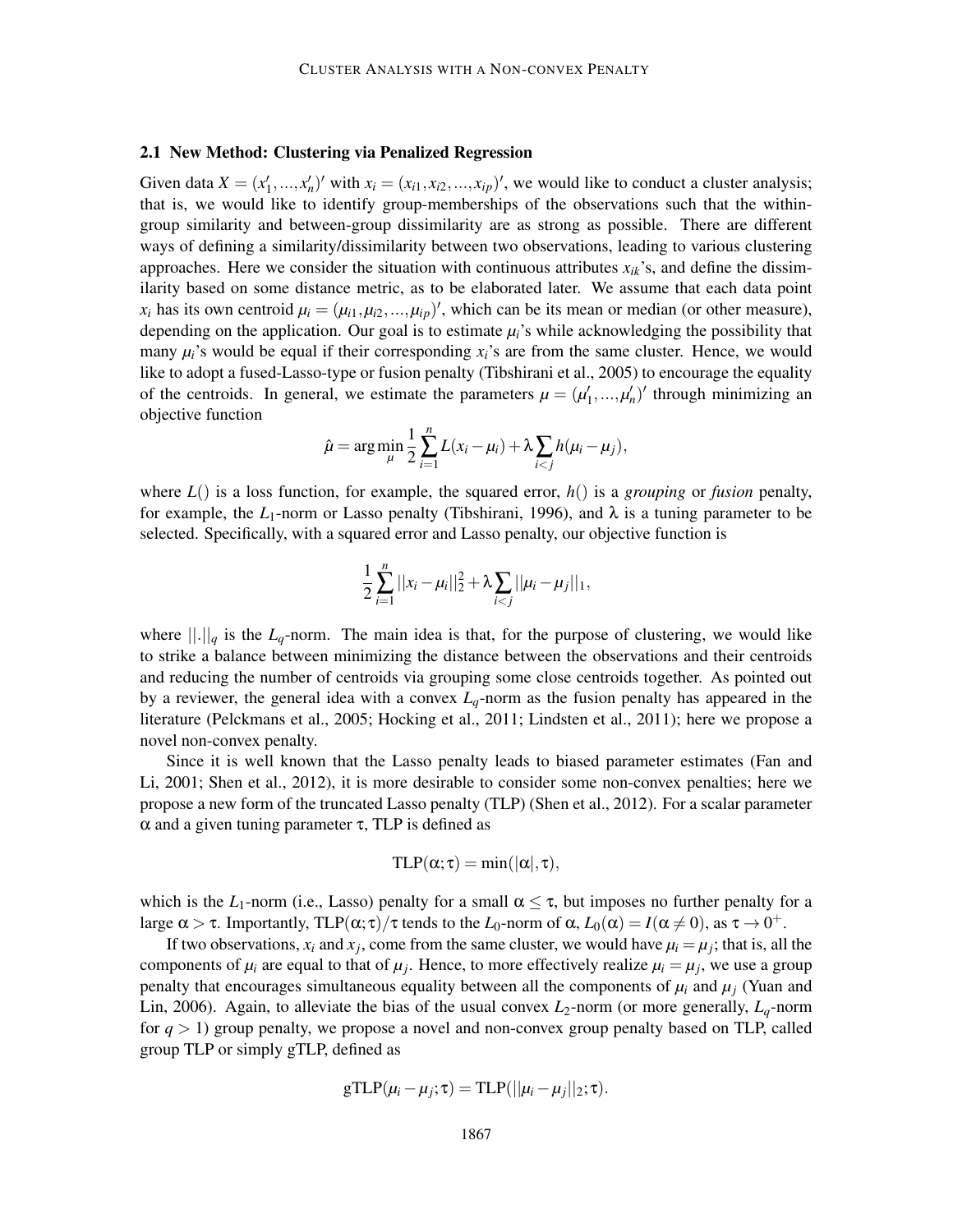As to be shown, the group TLP performs much better than the Lasso (and other *Lq*-norms). Note that the group TLP has not been used before.

In this paper, we consider the use of the squared error exclusively, though other loss functions can be used as discussed later. Depending on the use of the penalty, we have two ways to estimate  $\mu_i$ 's:

$$
\hat{\mu} = \arg \min_{\mu} \frac{1}{2} \sum_{i=1}^{n} ||x_i - \mu_i||_2^2 + \lambda \sum_{i < j} ||\mu_i - \mu_j||_1,
$$
\n
$$
\hat{\mu} = \arg \min_{\mu} \frac{1}{2} \sum_{i=1}^{n} ||x_i - \mu_i||_2^2 + \lambda \sum_{i < j} \text{TLP}(||\mu_i - \mu_j||_2; \tau).
$$

Once we have  $\hat{\mu}_i$ , then the observations with an equal  $\hat{\mu}_i$  are assigned to the same cluster.

# 2.2 Computing

The above grouping penalties are not separable in  $\mu_i$ 's in the sense that they cannot be written as a sum of the terms, each of which is a function of a single  $\mu_i$  only. With the above non-separable penalties, the efficient coordinate-wise algorithm may not converge to a stationary point (Friedman et al., 2007; Wu and Lange, 2008). To develop an efficient coordinate-wise algorithm, we reparametrize by introducing some new parameters and then apply the quadratic penalty method (Nocedal and Wright, 2000). Specifically, we define  $\theta_{ij} = \mu_i - \mu_j$  for  $1 \le i < j \le n$ , and then modify the new objective function accordingly as:

$$
S_L(\mu, \theta) = \frac{1}{2} \sum_{i=1}^n ||x_i - \mu_i||_2^2 + \frac{\lambda_1}{2} \sum_{i < j} ||\mu_i - \mu_j - \theta_{ij}||_2^2 + \lambda_2 \sum_{i < j} ||\theta_{ij}||_1,
$$
\n
$$
S(\mu, \theta) = \frac{1}{2} \sum_{i=1}^n ||x_i - \mu_i||_2^2 + \frac{\lambda_1}{2} \sum_{i < j} ||\mu_i - \mu_j - \theta_{ij}||_2^2 + \lambda_2 \sum_{i < j} \text{TLP}(||\theta_{ij}||_2; \tau).
$$

For  $S_L(\mu, \theta)$ , the first two terms are quadratic (and thus differentiable and convex) while the third is non-smooth but separable and convex, so the coordinate-wise descent algorithm can be applied and will converge to a global minimum (Tseng, 2001); its updates at iteration  $m+1$  are

$$
\hat{\mu}_{i}^{(m+1)} = \frac{x_{i} + \lambda_{1} \sum_{j>i} (\hat{\mu}_{j}^{(m)} + \hat{\theta}_{ij}^{(m)}) + \lambda_{1} \sum_{j\n
$$
\hat{\theta}_{ij}^{(m+1)} = \text{ST}(\hat{\mu}_{i}^{(m+1)} - \hat{\mu}_{j}^{(m+1)}, \lambda_{2}/\lambda_{1}),
$$
\n(1)
$$

where  $ST(\alpha, \lambda) = sign(\alpha)(|\alpha| - \lambda)_+$  is the soft-thresholding rule, and  $(a)_+$  takes the positive part of *a*: it equals to *a* if *a* > 0, and equals to 0 otherwise. By default any scalar operation on a vector is element-wise.

For  $S(\mu, \theta)$ , the updating formula for  $\mu_i$  remains the same as in (1). On the other hand, to deal with the non-convex TLP on  $\theta_{ij}$ 's, we apply the difference of convex programming technique. We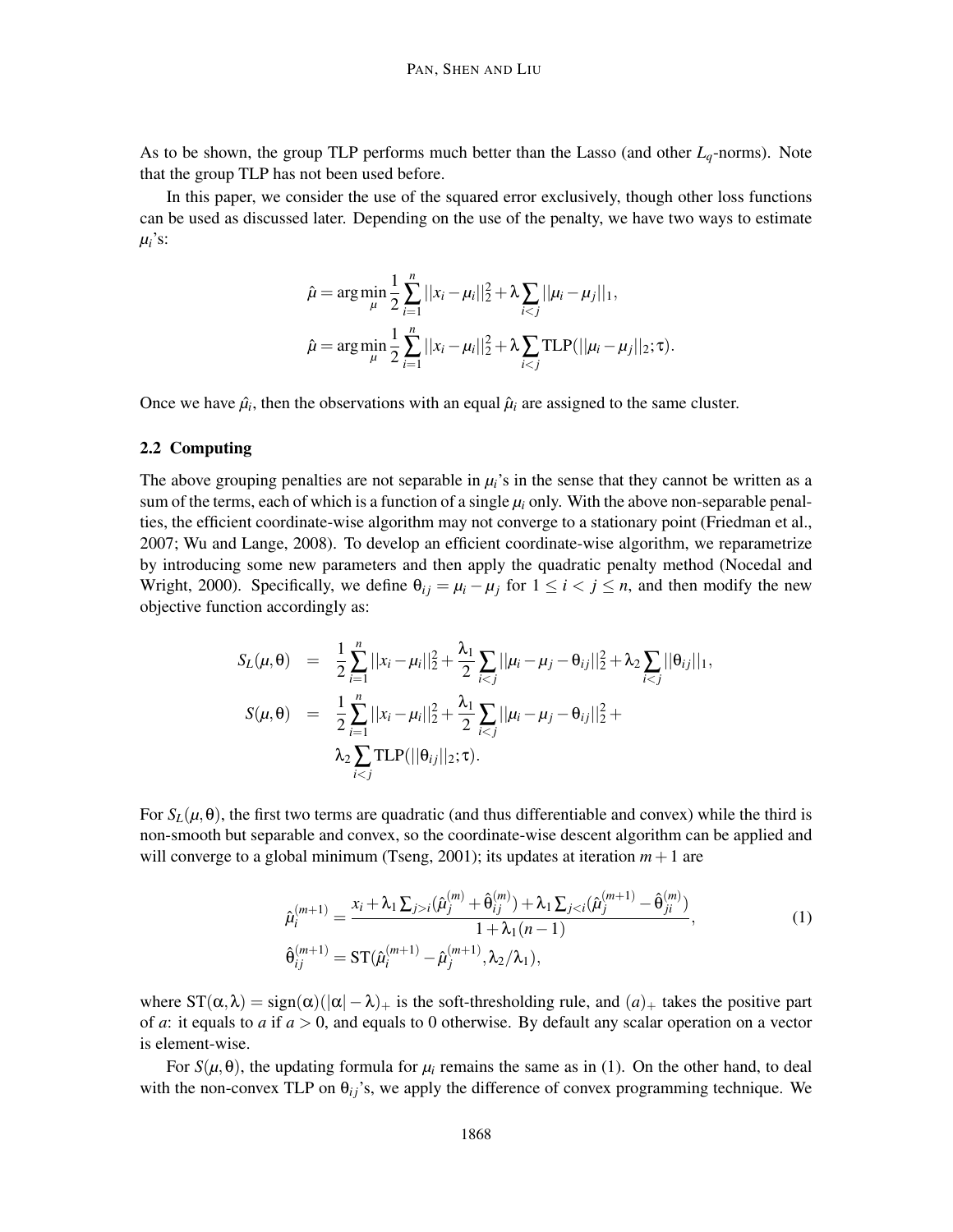decompose  $S(\mu, \theta)$  into a difference of two convex functions  $S_1(\mu, \theta) - S_2(\theta)$ :

$$
S_1(\mu, \theta) = \frac{1}{2} \sum_{i=1}^n ||x_i - \mu_i||_2^2 + \frac{\lambda_1}{2} \sum_{i < j} ||\mu_i - \mu_j - \theta_{ij}||_2^2 + \lambda_2 \sum_{i < j} ||\theta_{ij}||_2,
$$
\n
$$
S_2(\theta) = \lambda_2 \sum_{i < j} (||\theta_{ij}||_2 - \tau)_+.
$$

We then construct a sequence of upper approximations iteratively by replacing  $S_2(\theta)$  at iteration  $m+1$  by its piecewise affine minorization

$$
S_2^{(m)}(\theta) = S_2(\hat{\theta}^{(m)}) + \lambda_2 \sum_{i < j} (||\theta_{ij}||_2 - ||\hat{\theta}_{ij}^{(m)}||_2) I(||\hat{\theta}_{ij}^{(m)}||_2 \ge \tau)
$$

at the current estimate  $\hat{\theta}^{(m)}$  from iteration *m*, leading to an upper convex approximating function at iteration  $m+1$ :

$$
S^{(m+1)}(\mu,\theta) = \frac{1}{2} \sum_{i=1}^{n} ||x_i - \mu_i||_2^2 + \frac{\lambda_1}{2} \sum_{i < j} ||\mu_i - \mu_j - \theta_{ij}||_2^2 + \lambda_2 \sum_{i < j} ||\theta_{ij}||_2 I(||\hat{\theta}_{ij}^{(m)}||_2 < \tau) + \lambda_2 \tau \sum_{i < j} I(||\hat{\theta}_{ij}^{(m)}||_2 \ge \tau). \tag{2}
$$

Applying the (block) coordinate-wise algorithm for the group Lasso (Yuan and Lin, 2006), we have

$$
\hat{\theta}_{ij}^{(m+1)} = \begin{cases}\n\hat{\mu}_i^{(m+1)} - \hat{\mu}_j^{(m+1)}, & \text{if } ||\hat{\theta}_{ij}^{(m)}||_2 \ge \tau; \\
\left( ||\hat{\mu}_i^{(m+1)} - \hat{\mu}_j^{(m+1)}||_2 - \frac{\lambda_2}{\lambda_1} \right)_{+} \frac{\hat{\mu}_i^{(m+1)} - \hat{\mu}_j^{(m+1)}}{||\hat{\mu}_i^{(m+1)} - \hat{\mu}_j^{(m+1)}||_2}, & \text{otherwise.} \n\end{cases}
$$
\n(3)

We summarize below our DC algorithm as **Algorithm 1**:

STEP 1. (Initialization) Compute an initial estimate  $(\hat{\mu}^{(0)}, \hat{\theta}^{(0)})$ . STEP 2. (Iteration) At iteration  $m+1$ , compute  $(\hat{\mu}^{(m+1)}, \hat{\theta}^{(m+1)})$  that minimizes (2). STEP 3. (Stopping rule) Terminate if  $S(\hat{\mu}^{(m+1)}, \hat{\theta}^{(m+1)}) - S(\hat{\mu}^{(m)}, \hat{\theta}^{(m)}) \ge 0$ ; otherwise go to Step 2 with  $m \leftarrow m + 1$ .

We have the following convergence result; its proof is given in an appendix.

**Theorem 1** In Algorithm 1,  $S(\hat{\mu}^{(m)}, \hat{\theta}^{(m)})$  decreases strictly in m until it terminates in finite steps; *that is, there exists an*  $m^* < \infty$  *with* 

$$
S(\hat{\mu}^{(m)}, \hat{\theta}^{(m)}) = S(\hat{\mu}^{(m^*)}, \hat{\theta}^{(m^*)}) \quad \text{for } m \ge m^*.
$$

 $Furthermore, \ (\hat{\mu}^{(m^{\star})}, \hat{\theta}^{(m^{\star})})$  *is a local minimizer of*  $S(\mu, \theta)$ *.* 

In implementing the Step 2 of Algorithm 1, we can repeatedly apply the coordinate-wise updates (1) and (3) to minimize (2). Since the objective function (2) is a sum of a differentiable and convex function and a convex penalty in  $\mu$  and  $\theta$  (while  $\hat{\theta}^{(m)}$  is a known vector), the coordinate-wise descent algorithm will converge to its minimizer (Tseng, 2001). By Theorem 1, we know that this implementation of Algorithm 1 will converge to a local minimum of *S*(*µ*,θ). In practice, especially in earlier iterations, one may not want to run the coordinate-wise updates fully until convergence in Step 2 to save computing time.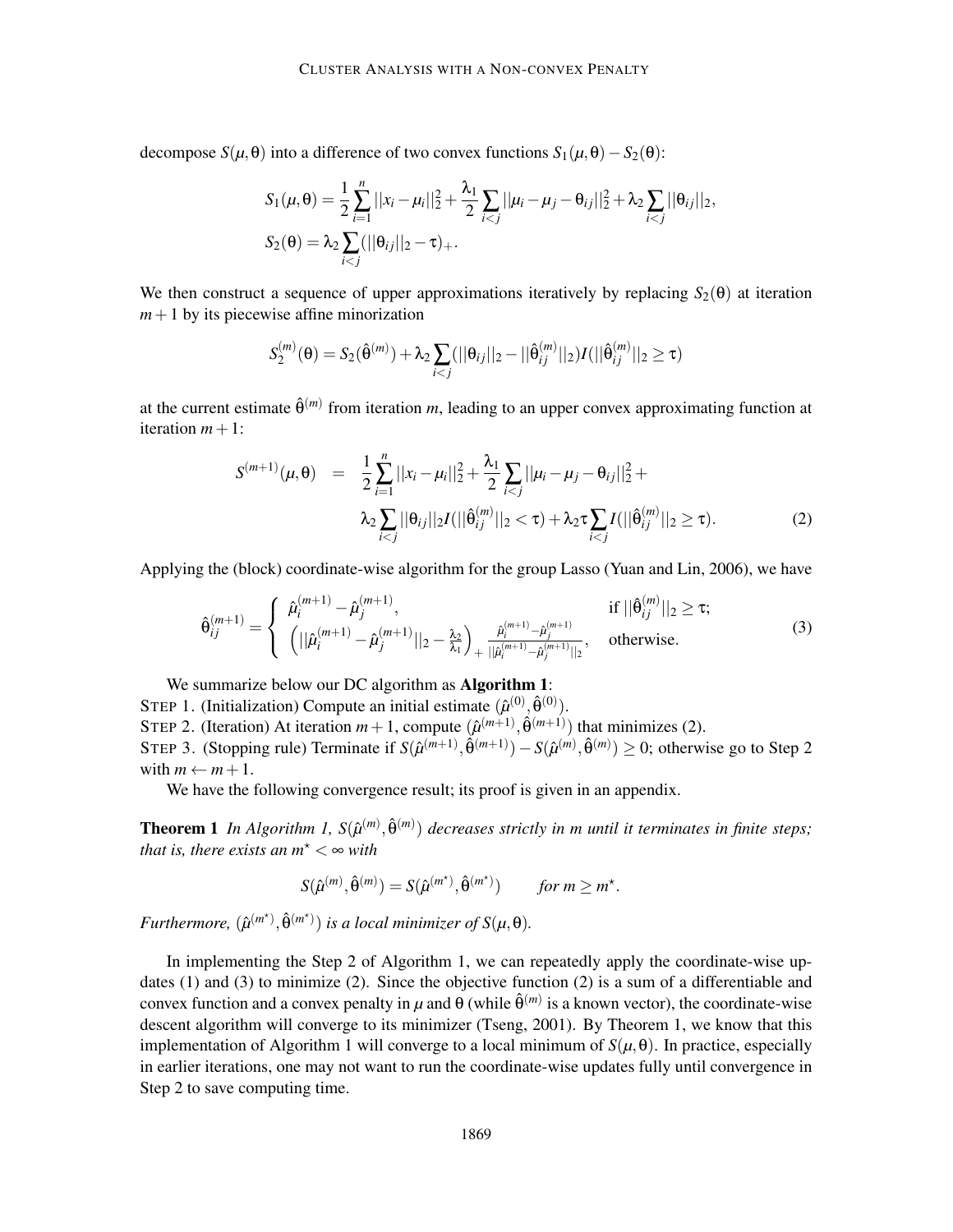Note that, due to the use of the quadratic/ridge penalty on  $\mu_i - \mu_j - \theta_{ij}$ , no matter how large  $\lambda_1$ is used, we cannot obtain exactly  $\mu_i - \mu_j - \theta_{ij} = 0$ , though their difference tends to 0 as  $\lambda_1 \to \infty$ ; on the other hand, the ridge penalty is smooth, and thus facilitates the applicability of the coordinatewise descent algorithm. To enforce the constraint  $\mu_i - \mu_j = \theta_{ij}$  approximately, it is desirable to use a large  $\lambda_1$ ; however, by (1), we see that a large  $\lambda_1$  effectively reduces the weight of observation  $x_i$ 's contributing to estimating  $\mu_i$ . We fix  $\lambda_1 = 1$  throughout, leaving it to section 4 to discuss an alternative algorithm allowing  $\lambda_1 \rightarrow \infty$ .

Due to the use of Lasso or TLP on  $\theta_{ij}$ 's, we can obtain exactly  $\hat{\theta}_{ij} = 0$  for a large  $\lambda_2$ . We form clusters based on  $\hat{\theta}_{ij}$ 's: for any two observations  $x_i$  and  $x_j$ , if  $\hat{\theta}_{ij} = 0$ , they are declared to be in the same cluster. We construct a graph *G* based on an adjacency matrix  $A = (a_{ij})$  with elements  $a_{ij} = I(\hat{\theta}_{ij} = 0)$ ; finding clusters is equivalent to finding connected subcomponents of *G*. It is possible that other more sophisticated graph-based methods can be used to identify clusters, which we leave as a future topic. By default, PRclust is based on the TLP, not Lasso, unless specified otherwise.

#### 2.3 Comparison with Two Related Methods

Our proposed method is closely related to the K-means method, which can be formulated as finding the centroids, say  $\mu_1, ..., \mu_K$ , for *K* clusters, where  $K \geq 1$  is a tuning parameter. To find the centroids  $\mu = (\mu'_1, ..., \mu'_K)'$ 

$$
\hat{\mu} = \arg \min_{\mu} \sum_{i=1}^{n} ||x_i - \mu_{c(i)}||_2^2,
$$

where  $c(i)$  maps observation *i* to cluster  $c(i) \in \{1, 2, ..., K\}$ , one of the *K* candidate clusters. A typical K-means algorithm starts with some initial estimate of *µ*, assigns each observation to its nearest centroid/cluster, recalculates each centroid, then repeats the above process until convergence. Depending on the initial estimates, the K-means may converge only to a local minimum, hence multiple starts are often used.

It is clear that both the PRclust and K-means aim to identify centroids by minimizing the total *L*<sup>2</sup> distance between observations and their corresponding centroids, but they approach and formulate the problem differently. PRclust over-parametrizes the centroid for each observation, then via shrinking parameters by grouping pursuit, finds a fewer number of distinct centroids; the final result depends on the specified tuning parameters  $\lambda_2$  and  $\tau$ . In contrast, by specifying *K*, the number of clusters as the only tuning parameter, the K-means starts with some *K* initial centroids, then assigns each observation to a cluster before updating the centroid estimates. Hence, PRclust differs from the K-means in that PRclust does not explicitly assign an observation to any cluster; clustering is implicitly done after the convergence of the algorithm.

A simple alternative to PRclust is to apply the hard-thresholding rule to pair-wise distances between observations. Suppose that  $D = (d_{ij})$  is a pair-wise distance matrix with  $d_{ij} = ||x_i - x_j||_2$ . For any threshold *d*, we can define an adjacency matrix  $A = (a_{ij})$  with  $a_{ij} = I(d_{ij} < d)$ ; as in PRclust, we can define any connected subcomponent based on *A* as a cluster, resulting in a clustering method called HTclust, which is named as a"connected components" algorithm in Ng et al. (2002). As a comparison, PRclust defines its adjacency matrix as  $a_{ij} = I(\hat{\theta}_{ij} = 0) = I(||\hat{\mu}_i - \hat{\mu}_j||_2 < d_{0,ij})$  for some small and possibly  $(i, j)$ -dependent threshold  $d_{0, i} > 0$ . HTclust is related to agglomerative hierarchical clustering: the latter also starts with each observation being its own cluster, then sequentially merges two nearest clusters until only one cluster left. Indeed, as shown in an appendix,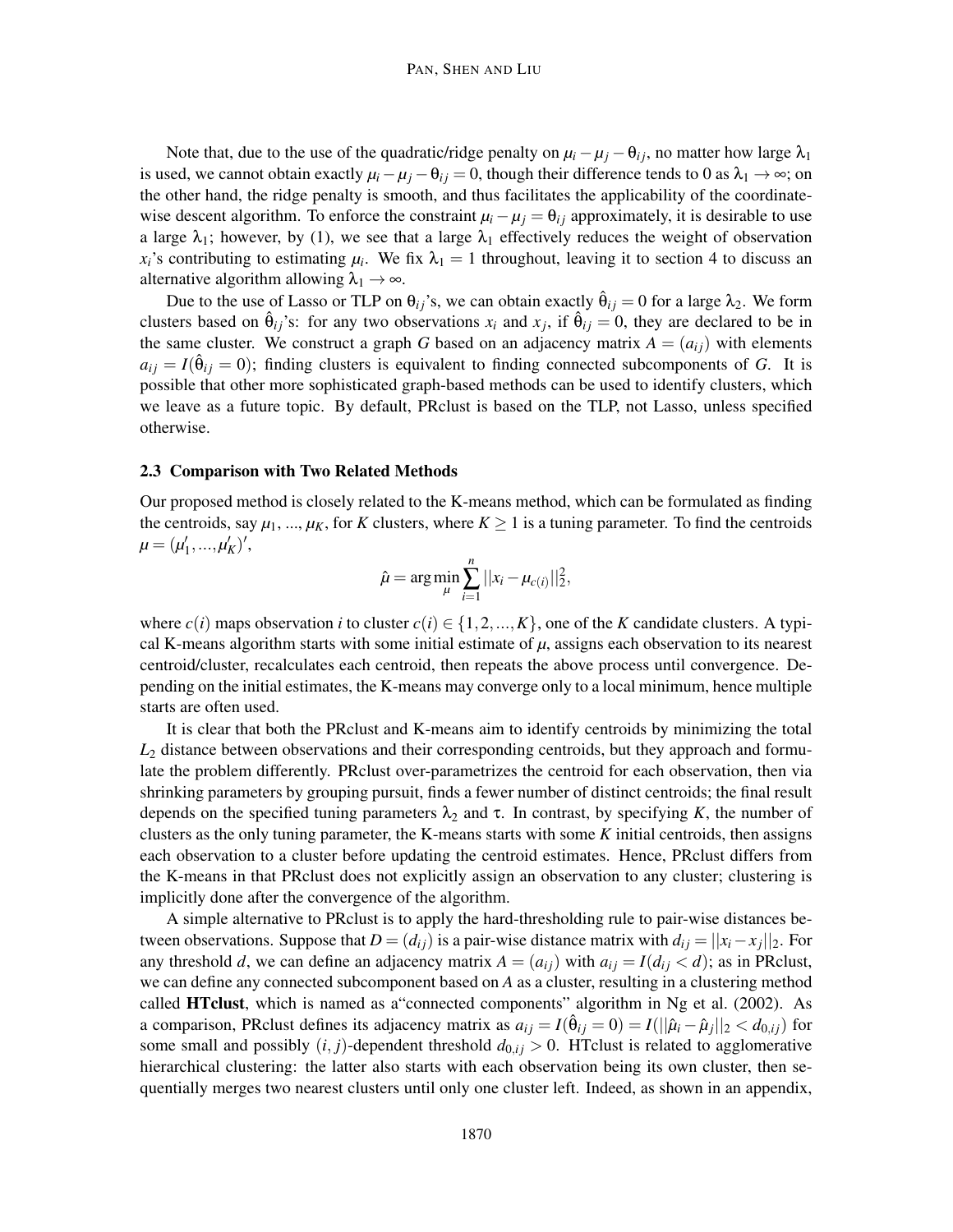HTclust is equivalent to the single-linkage hierarchical clustering, in which the distance between two clusters is defined as the shortest distance between any two observations, one from each of the two clusters. An apparent difference between PRclust and HTclust (and hierarchical clustering) is the lack of shrinkage in parameter estimation in the latter, in contrast to that in the former as shown in (1). In general PRclust behaves differently from HTclust, as to be shown in a few examples.

# 2.4 Selecting Tuning Parameters or Number of Clusters

A bonus with the regression approach to clustering is the potential application of many existing model selection methods for regression or supervised learning to clustering. Here we propose using generalized cross-validation (GCV) that has been used extensively, for example, in selecting the tuning parameter in ridge regression (Golub et al., 1979). GCV can be regarded as an approximation to leave-one-out cross-validation (CV). Hence, GCV provides an approximately unbiased estimate of the prediction error. In our notation,

$$
GCV(df) = \frac{RSS}{(np - df)^2} = \frac{\sum_{i=1}^{n} \sum_{k=1}^{p} (x_{ik} - \hat{\mu}_{ik})^2}{(np - df)^2},
$$

where df is the degrees of freedom used in estimating  $\mu_i$ 's. For our problem, a naive treatment is to take  $df = Kp$ , the number of unknown parameters in  $\mu_i$ 's, which however does not take into account the data-adaptive nature in estimating  $\mu_i$ 's in clustering analysis. As to be shown, the naive estimate of df, NDF $=Kp$ , is in general severely under-biased. A better way is to use the generalized degrees of freedom (GDF) (Ye, 1998). We define GDF as

$$
GDF = \sum_{i=1}^{n} \sum_{k=1}^{p} \frac{1}{\sigma^2} cov(\hat{\mu}_{ik}(X), x_{ik} - \mu_{ik}) = \sum_{i=1}^{n} \sum_{k=1}^{p} \lim_{\delta \to 0} E_{\mu} \left[ \frac{\hat{\mu}_{ik}(X + \delta e_{ik}) - \hat{\mu}_{ik}(X)}{\delta} \right],
$$

where we write  $\hat{\mu}_{ik} = \hat{\mu}_{ik}(X)$  to emphasize that the estimate  $\hat{\mu}_{ik}$  depends on the data X being used, and *eik* is a vector of length *np* with all elements 0 except a 1 in position *ik*. Accordingly, we can use Monte Carlo simulations to estimate GDF in the following way:

- Step 1. For  $b = 1, ..., B$ , repeat Steps 2-3.
- Step 2. Generate  $\Delta_b = (\delta_{b,1}, ..., \delta_{b,np})$  with  $\delta_{b,i}$  iid  $N(0, v)$ .
- Step 3. Conduct a cluster analysis (in the same way as for the original data *X*) with data  $X + \Delta_b$  to yield an estimate  $\hat{\mu}(X + \Delta_b)$ .
- Step 4. For fixed *i* and *k*, regress  $\hat{\mu}_{ik}(X + \Delta_h)$  on  $\delta_{h,ik}$  with  $b = 1,...B$ ; denote the slope estimate as  $\hat{h}_{ik}.$
- Step 5. Repeat Step 4 for each *i* and *k*. Then an GDF estimate is  $GDF = \sum_{i=1}^{n} \sum_{k=1}^{p}$  $_{k=1}^p \hat{h}_{ik}.$

We used  $B = 100$  in Step 1 throughout. In Step 2, the perturbation size (i.e., standard deviation, SD) *v* is chosen to be small, typically with  $v \in [0.5\sigma, \sigma]$ , where a common variance  $\sigma^2 = \text{var}(x_{ik})$ is assumed for all attributes. As discussed in Ye (1998) and Shen and Ye (2002), often the GDF estimate is not too sensitive to the choice of  $\nu$ . In Step 3, we apply the same clustering algorithm (e.g., PRclust or HTclust) with any fixed tuning parameter values as applied to the original data *X*.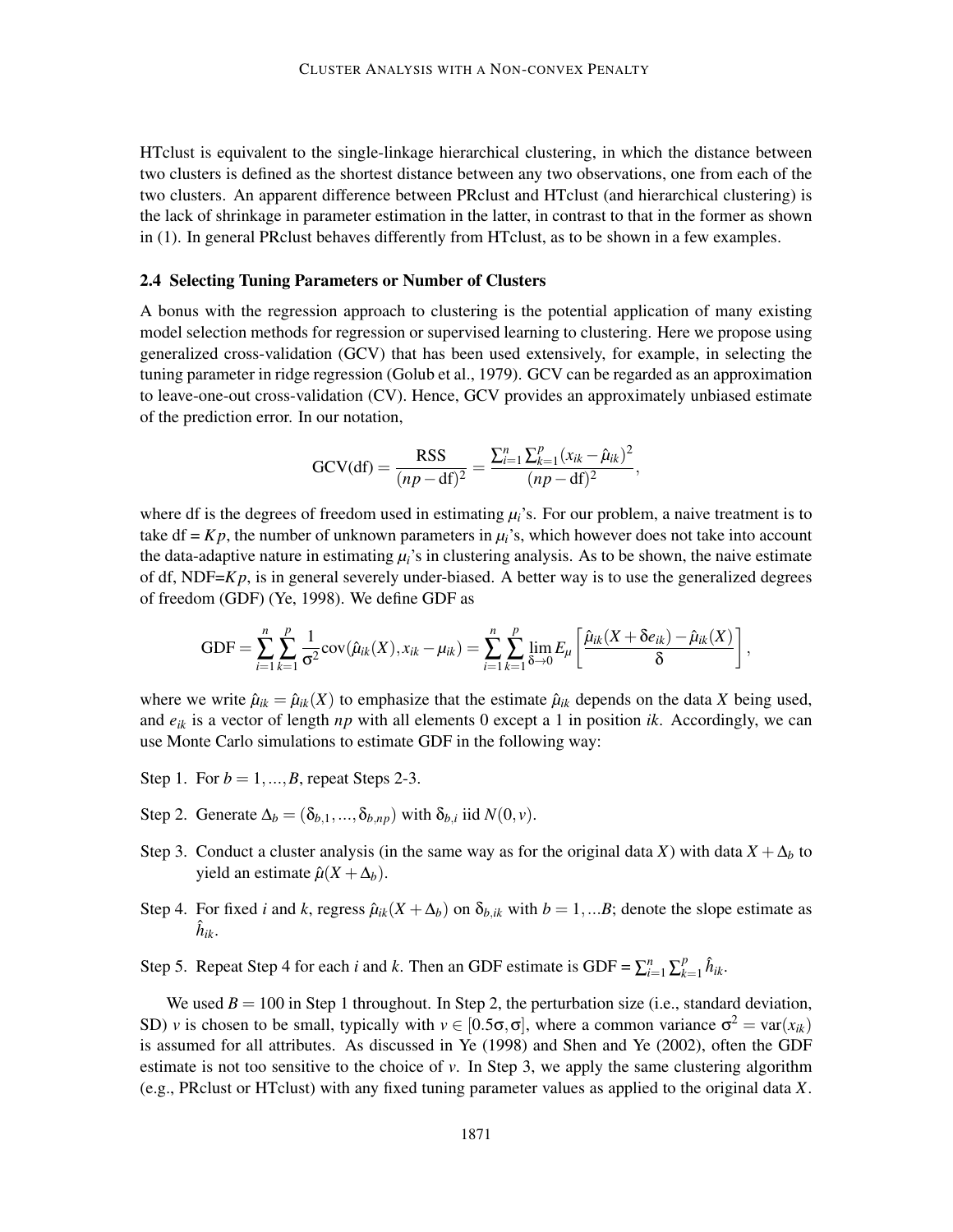We try with various tuning parameter values, obtaining their corresponding GDFs and thus GCV statistics, then choose the set of the tuning parameters with the minimum GCV statistic.

The above method can be equally applied to the K-means method to select the number of clusters: we just need to apply the K-means with a fixed number of clusters, say *K*, in Step 3, then use the cluster centroid of observation  $x_i$  as its estimated mean  $\hat{\mu}_i$ ; other steps remain the same. Again, we try various values of K, and choose  $\hat{K} = K$  that minimizes the corresponding GCV(GDF) statistic.

As a comparison, we also apply the Jump statistic to select the number of clusters for the Kmeans (Sugar and James, 2003). For *K* clusters, a distortion (or average within-cluster sum of squares) is defined to be

$$
W_K = \sum_{i=1}^n \sum_{k=1}^p (x_{ik} - \hat{\mu}_{ik})^2 / (np),
$$

and the Jump statistic is defined as

$$
J_K = 1/W_K^{p/2} - 1/W_{K-1}^{p/2},
$$

with  $1/W_0^{p/2} = 0$ . We choose  $\hat{K} = \arg \min_K J_K$ .

Wang (2010) proposed a consistent estimator for the number of clusters based on clustering stability. It is based on an intuitive idea: with the correct number of clusters, the clustering results should be most stable. The method requires the use of three subsets of data: two are used to build two predictive models for the same clustering algorithm with the same number of clusters, and then the third is used to estimate the clustering stability by comparing the predictive results of the third subset when applied to the two built predictive models. For a given data set, cross-validation is used to repeatedly splitting the data into three (almost equally sized) subsets. Wang (2010) proposed two CV schemes, called CV with voting and CV with averaging. We will simply call the two methods as CV1 and CV2.

# 3. Numerical Examples

Now we use both simulated data and real data to evaluate the performance of our method and compare it with several other methods.

#### 3.1 Simulation Set-ups

We considered five simulation set-ups, covering a variety of scenarios, as described below.

Case I: two convex clusters in two dimensions (Figure 1a). We consider two somewhat overlapping clusters with the same spherical shape, which is ideal for the K-means. Specifically, we have  $n = 100$  observations, 50 from a bivariate Normal distribution  $N((0,0)',0.33I)$  while the other 50 from  $N((1,1)^\prime, 0.33I)$ .

Case II: two non-convex clusters in two dimensions (Figure 1b). In contrast to the previous case favoring the K-means, the second simulation set-up was the opposite. There were 2 clusters as two nested circles (distorted with some added noises), each with 100 observations (see the upper-left panel in Figure 3). Specifically, for cluster 1, we had  $x_{i1} = -1 + 2(i-1)/99$ ,  $x_{i2} = s_i\sqrt{1 - x_{i1}^2} + \varepsilon_i$ ,  $s_i = -1$  or 1 with an equal probability,  $\varepsilon_i$  randomly drawn from  $U(-0.1,0.1)$ , for  $i = 1, ..., 100$ ; for cluster 2, similarly we had  $x_{i1} = -2 + 4(i - 101)/99$ ,  $x_{i2} = s_i\sqrt{4 - x_{i1}^2} + \varepsilon_i$  for  $i = 101, ..., 200$ . This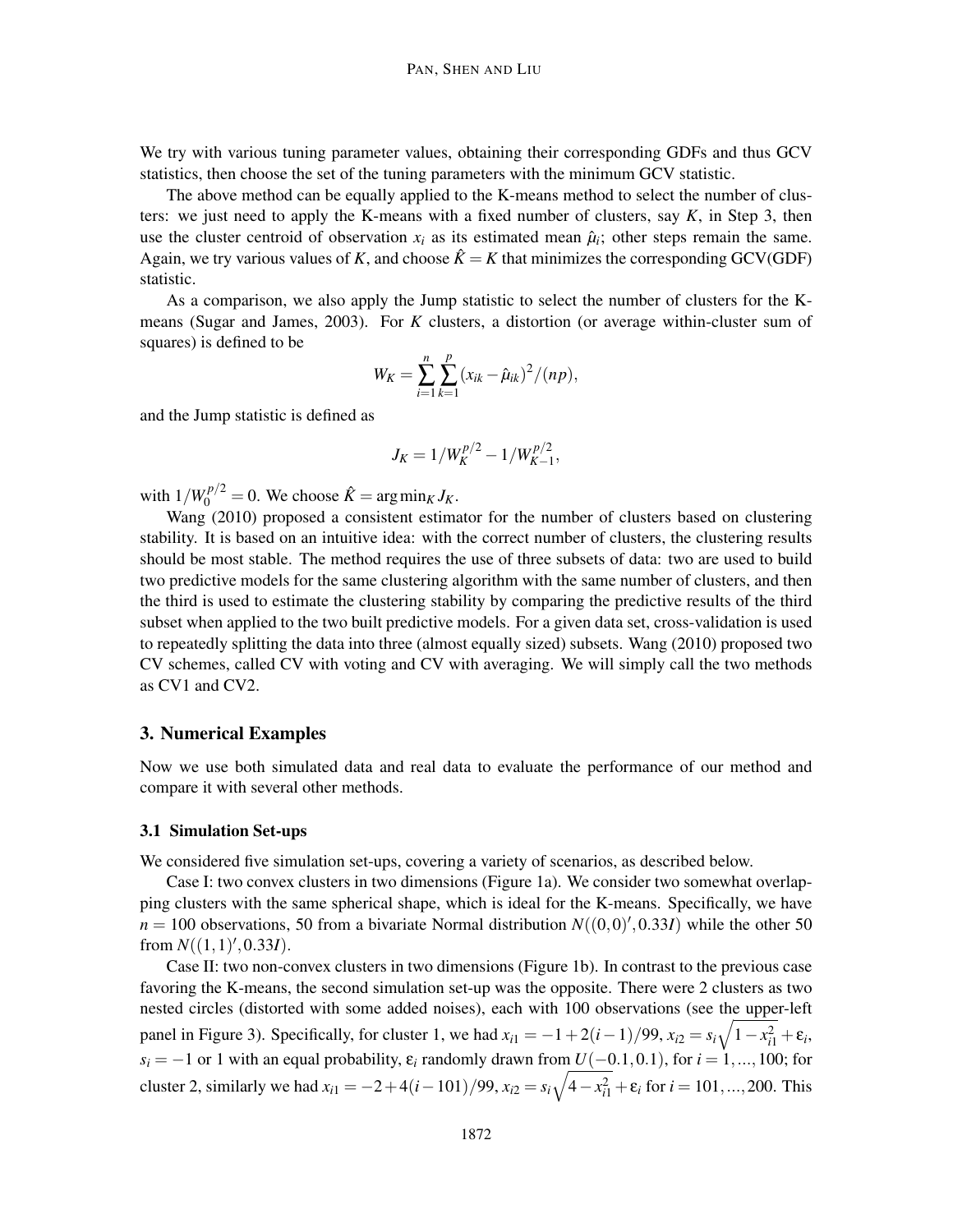

Figure 1: The first simulated data set in a) Case I, b) Case II and c) Case VI.

is similar to the "two-circle" case in Ng et al. (2002), but perhaps more challenging here with larger distances between some points within the same cluster.

Case III: a null case with only a single cluster in 10 dimensions. 200 observations were uniformly distributed over a unit square independently in each of the 10 dimensions. This is scenario (a) in Tibshirani et al. (2001).

Case IV: four clusters in 3 dimensions. The four cluster centers were randomly drawn from  $N(0,5I)$  in each simulation; if any of their distance was less than 1.0, then the simulation was abandoned and re-run. In each cluster, 25 or 50 observations were randomly chosen, each drawn from a normal distribution with mean at the cluster center and the identity covariance matrix. This is scenario (c) in Tibshirani et al. (2001).

Case V: two elongated clusters in 3 dimensions. This is similar to scenario (e) in Tibshirani et al. (2001), but with a much shorter distance between the two clusters. Specifically, cluster one was generated as follows: 100 observations were generated be equally spaced along the main diagonal of a three dimensional cube, then independent normal variate with mean 0 and SD=0.1 were added to each coordinate of each of the 100 observations; that is,  $x_{ij} = -0.5 + (i-1)/99 + \varepsilon_{ij}$ ,  $\varepsilon_i \sim N(0,0.1)$ for  $j = 1, 2, 3$  and  $i = 1, \ldots, 100$ . Cluster 2 was generated in the same way, but with a shift of 2, not 10, making it harder than that used in Tibshirani et al. (2001) in each dimension.

Case VI: three clusters in 2 dimension with two spherically shaped clusters inside 3/4 of a perturbed circle (Figure 1c). This is similar to a case in Ng et al. (2002). Specifically, for cluster 1, we generated  $x_{i1} = 1.1 \sin(2\pi[30+5(i-1)]/360)$  and  $x_{i2} = 0.8 \sin(2\pi[30+5(i-1)]/360) + \varepsilon_i$  for  $i = 1, \ldots, 50$ , where  $\varepsilon_i$  was randomly drawn from  $U(-0.025, 0.025)$ ; 50 observations were drawn from each of the two bivariate Normal distributions,  $N((0,0)',0.1I)$  and  $N((0.8,0)',0.1I)$ .

For each case, we applied the K-mean, HTclust and PRclust to 100 simulated data sets. For the K-means we used 20 random starts for each  $K = 1, 2, ..., 20$ . For HTclust and PRclust, we did grid-searches for *d*, and  $(\tau, \lambda_2)$  respectively. For comparison, we also applied Gaussian mixturemodel based clustering as implemented in R package mclust (Fraley and Raftery, 2006); for each data set, we fitted each of the 10 models corresponding to 10 different ways of parameterizing the mixture model, for  $K = 1, 2, ..., 20$  clusters, and the final model, including the number of clusters, was selected by the Bayesian Information Criterion (BIC).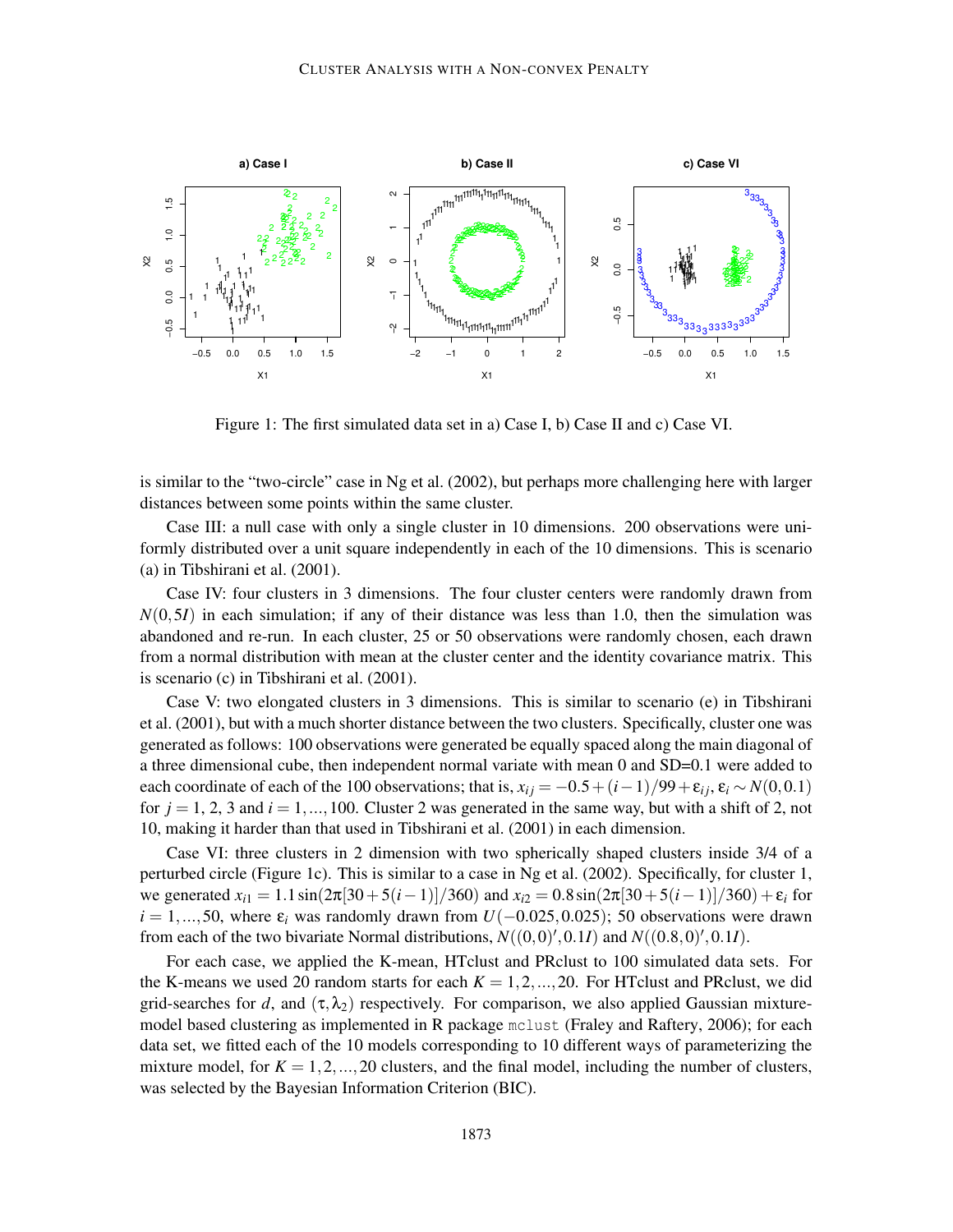Due to the conceptual similarity between our proposed PRclust and spectral clustering (Sclust), we also included the spectral clustering algorithm of Ng et al. (2002) as outlined below. First, calculate an affinity matrix  $A = (A_{ij})$  with elements  $A_{ij} = \exp(-||x_i - x_j||_2^2/\gamma)$  for any two observations  $i \neq j$  and  $A_{ii} = 0$ , where  $\gamma$  is a scaling parameter to be determined. Second, calculate a diagonal matrix  $D = \text{Diag}(D_{11},...,D_{nn})$  with  $D_{ii} = \sum_{j=1}^{n} A_{ij}$ . Third, calculate  $L = D^{-1/2}AD^{-1/2}$ . Fourth, for a specified number of clusters *k*, we stack the *k* top eigen-vectors (corresponding to the *k* largest eigen-values) of *L* column-wise to form an  $n \times k$  matrix, say  $Z_k$ ; normalize each row of  $Z_k$  to have a unit  $L_2$ -norm. Finally, treating each row of  $Z_k$  as an observation, we apply the K-means to form *k* clusters. There are two tuning parameters  $\gamma$  and *k* that have to be decided in the algorithm. We used the implementation in the R package kernlab, which includes a method of Ng et al. (2002) to select γ automatically; however, one has to specify *k*. We applied the GCV(GDF) to select *k* as for the K-means. Unfortunately the function specc() in the R package kernlab was not numerically stable and sometimes might break down (i.e., exiting with an error message), though it could work in a re-run with a different random seed; the error occurred more frequently with an increasing *k*. Hence we only considered its use in a few cases by restricting *k* to 1 to 3.

To evaluate the performance of a clustering algorithm, we used the Rand index (Rand, 1971), adjusted Rand index (Hubert and Arabie, 1985) and Jaccard index (Jaccard, 1912), all measuring the agreement between estimated cluster memberships and the truth. Each index is between 0 and 1 with a higher value indicating a higher agreement.

#### 3.2 Simulation Results

Case I: For the K-means, we chose the number of clusters using Jump, CV1, CV2 and GCV statistics; for comparison, we also fixed the number of clusters around its true value. The results are shown in Table 1. Both the Jump and GCV with the naive  $df = np$  methods tended to select a too large number of clusters. In contrast, the GCV(GDF) performed extremely well: it always chose the correct  $K = 2$  clusters. Figure 2 shows how GDF and NDF changed with K, the number of clusters in the K-means algorithm, for the first simulated data set. Due to the adaptiveness of the K-means, GDF quickly increased to 150 with  $K < 10$  and approached the maximum df= $np = 200$ for  $K = 20$ . Since GDF was in general much larger than NDF, using GDF penalized more on more complex models (i.e., larger *K* in the K-means), explaining why GCV(GDF) performed much better than GCV(NDF).

Since the two clusters were formed by observations drawn from two Normal distributions, as expected, the model-based clustering Mclust performed best. In addition, the spectral clustering also worked well.

For PRclust, we searched  $\tau \in \{0.1, 0.2, ..., 1\}$  and  $\lambda_2 \in \{0.01, 0.05, 0.1, 0.2, 1\}$ . PRclust with GCV(GDF) selecting its tuning parameters performed well too: the average number of clusters is close to the truth  $K_0 = 2$ ; the corresponding clustering results had high degrees of agreement with the truth, as evidenced by the high indices. Table 1 also displays the frequencies of the number of clusters selected by GCV(GDF): for the overwhelming majority (98%), either the correct number of cluster  $K_0 = 2$  was selected, or a slightly larger  $K = 3$  or 4 with very *high* agreement indices was chosen.

For the first (and a typical) simulated data set, we show how PRclust operated with various values of the tuning parameter  $\lambda_2$  (while  $\lambda_1 = 1$  and  $\tau = 0.5$ ), yielding the solution path for  $\hat{\mu}_{i1}$ , the first coordinate of  $\hat{\mu}_i$  (Figure 3a). Note that, due to the use of a fixed  $\lambda_1$ , even if all  $\hat{\theta}_{ij} = 0$  for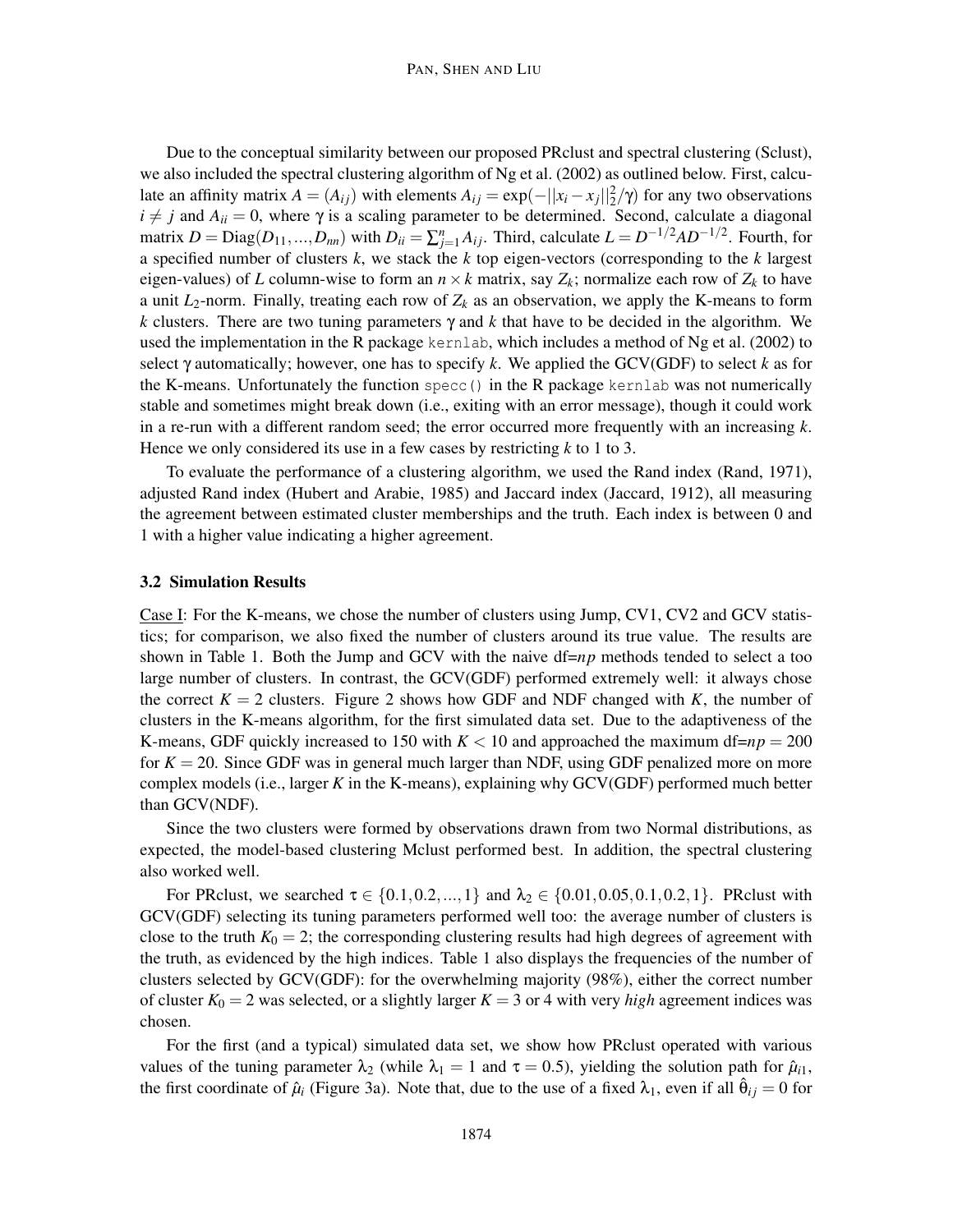| Case | Method         | Selection of $K$            | $\hat{K}$         | Rand  | aRand | Jaccard |
|------|----------------|-----------------------------|-------------------|-------|-------|---------|
| I    | K-means        | Jump, $K \in [1, 20]$       | 18.11             | 0.563 | 0.119 | 0.119   |
|      |                | Jump, $K \in [1, 10]$       | 2.54              | 0.956 | 0.911 | 0.912   |
|      |                | CV1                         | $\overline{2}$    | 0.984 | 0.967 | 0.968   |
|      |                | CV2                         | $\overline{2}$    | 0.984 | 0.967 | 0.968   |
|      |                | GCV, $df=Kp$                | 29.75             | 0.536 | 0.064 | 0.064   |
|      |                | GCV, df=GDF                 | $\overline{c}$    | 0.984 | 0.967 | 0.968   |
|      |                | Fixed                       | 3                 | 0.859 | 0.717 | 0.720   |
|      |                | Fixed                       | $\overline{4}$    | 0.747 | 0.491 | 0.495   |
|      |                | Fixed                       | 5                 | 0.704 | 0.405 | 0.408   |
|      | Mclust         | $\overline{BIC}$            | $\overline{2.01}$ | 0.983 | 0.966 | 0.967   |
|      | Sclust         | GCV, df=GDF                 | 2.05              | 0.973 | 0.946 | 0.953   |
|      |                | $K \in [1,3]$               |                   |       |       |         |
|      | <b>HTclust</b> | GCV, df= $Kp$               | 60.29             | 0.524 | 0.039 | 0.039   |
|      |                | GCV, df=GDF                 | 4.12              | 0.901 | 0.802 | 0.858   |
|      |                | Fixed                       | $\overline{c}$    | 0.589 | 0.186 | 0.583   |
|      |                | Fixed                       | 3                 | 0.711 | 0.426 | 0.690   |
|      |                | Fixed                       | $\overline{4}$    | 0.779 | 0.562 | 0.746   |
|      |                | Fixed                       | 5                 | 0.805 | 0.612 | 0.760   |
|      | PRclust        | $\overline{GCV}$ , df= $Kp$ | 87.00             | 0.510 | 0.009 | 0.009   |
|      |                | GCV, df=GDF                 | 2.35              | 0.974 | 0.947 | 0.953   |
|      |                | Subset, freq=1              | 1                 | 0.495 | 0.000 | 0.495   |
|      |                | Subset, freq=72             | $\overline{c}$    | 0.982 | 0.965 | 0.966   |
|      |                | Subset, freq=19             | 3                 | 0.973 | 0.946 | 0.946   |
|      |                | Subset, freq=7              | $\overline{4}$    | 0.966 | 0.933 | 0.933   |
|      |                | Subset, freq=1              | 5                 | 0.887 | 0.774 | 0.788   |

Table 1: Simulation I results based on 100 simulated data sets with 2 clusters.

a sufficiently large  $\lambda_2$ , there were still quite some unequal  $\hat{\mu}_{i1}$ 's, which were all remarkably near their true values 0 or 1. In contrast, with the Lasso penalty, the estimated centroids were always shrunk towards each other, leading to their convergence to the same point at the end and thus much worse performance (Figure 3c). It is also noted that the solution paths with the Lasso penalty were almost linear, compared to the nearly step functions with the gTLP. Figure 3d) shows how HTclust worked. In particular, as pointed out by Ng et al. (2002), HTclust is not robust to outliers: since an "outlier" (lower left corner in Figure 1a) was farthest away from any other observations, it formed its own cluster while all others formed another cluster when the threshold *d* was chosen to yield two clusters. This example demonstrates different operating characteristics between PRclust and HTclust, offering an explanation of the better performance of PRclust over HTclust.

Case II: Since each cluster was not spherically shaped, and more importantly, the two true cluster centroids completely overlapped with each other, the K-means would not work: it could not distinguish the two clusters. As shown in Table 2, no matter what method was used to choose or fix the number of clusters, the K-means always gave results in low agreement with the truth. The problem with the K-means is its defining a cluster centroid as the mean of the observations assigned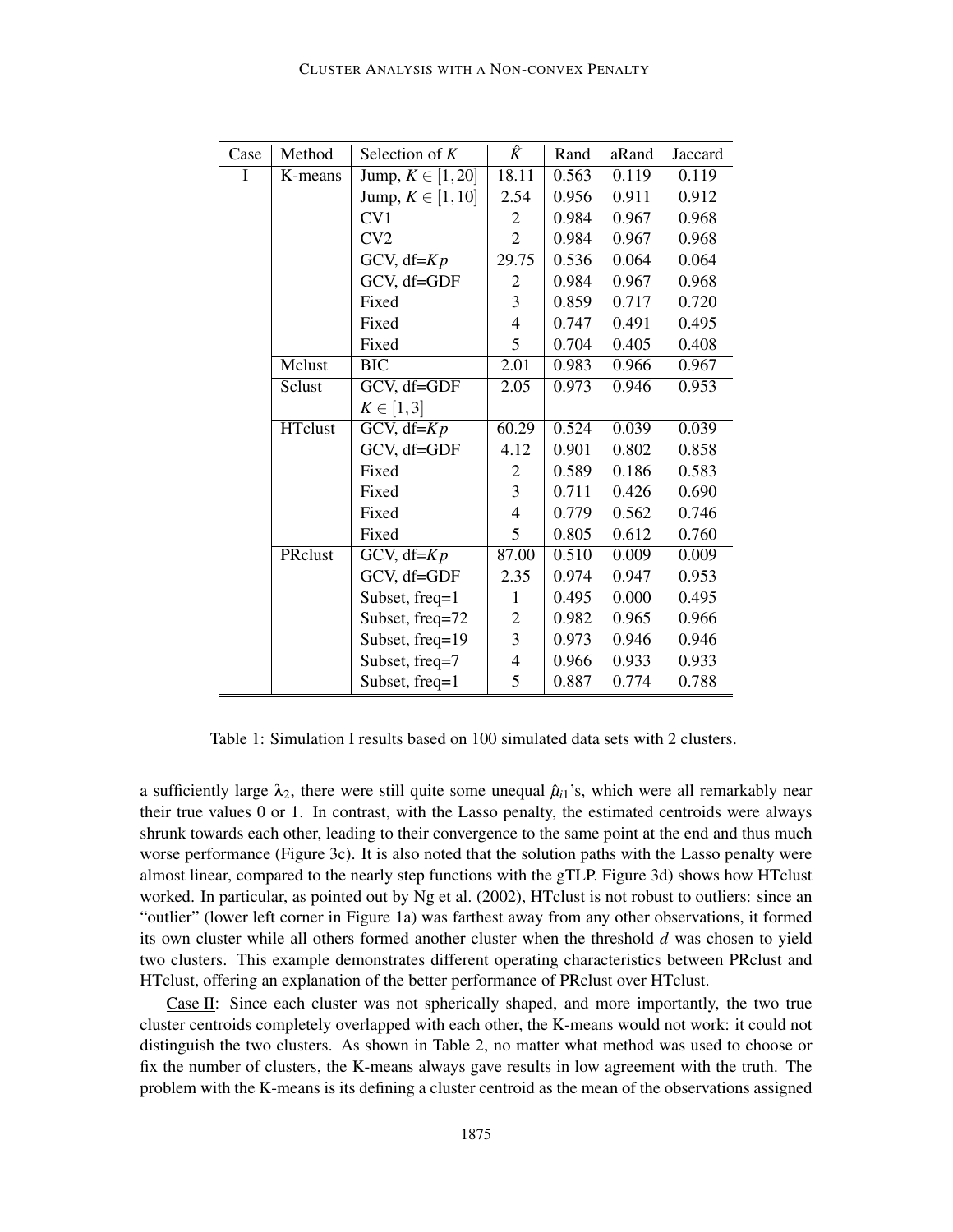

Figure 2: GDF (marked with "G") and NDF (marked with "N") versus the number of clusters, *K*, in the K-means algorithm for the first simulated data set in Case I. The horizontal line gives the maximum df=200.

to the cluster and its assigning a cluster membership of an observation based on its distance to the centroids; since the two clusters share the same centroid in truth, the K-means cannot distinguish the two clusters. Similarly, Mclust did not perform well.

As a comparison, perhaps due to the nature of the local shrinkage in estimating the centroids, PRclust worked much better than the above three methods, as shown in Table 2. Note that, the cluster memberships in PRclust are determined by the estimates of  $\theta_{ij} = \mu_i - \mu_j$ ; due to the use of the ridge penalty with a fixed  $\lambda_1 = 1$ , we might have  $\hat{\theta}_{ij} = 0$  but  $\hat{\mu}_i \neq \hat{\mu}_j$ .

Since HTclust assigned the cluster-memberships according to the pair-wise distances among the observations, not the nearest distance of an observation to the centroids as done in the K-means, it also performed well.

If the GCV(GDF) was used in Sclust, it would select  $\hat{K} = 1$  over  $\hat{K} = 2$ , even though a specified  $\hat{K} = 2$  often led to almost perfect clustering. The reason is that, by symmetry of the two clusters, the two estimated cluster centroids for  $\hat{K} = 2$  almost coincided with the estimated centroid of only one cluster, leading to their almost equal RSS (the numerator of the GCV statistics); due to a much larger GDF for  $\hat{K} = 2$  than that for  $\hat{K} = 1$ , the GCV(GDF) statistic for  $\hat{K} = 1$  was much smaller than that for  $\hat{K} = 2$ . Interestingly, an exception happened in four (out of 100) simulations: when Sclust could not correctly distinguish the two true clusters (with low agreement statistics) with  $\hat{K} = 2$ , it had a smaller GCV(GDF) statistic than that for  $\hat{K} = 1$ . The results here suggest that, although Sclust may perform well for non-convex clusters with an appropriately chosen  $\gamma$  (as selected by the method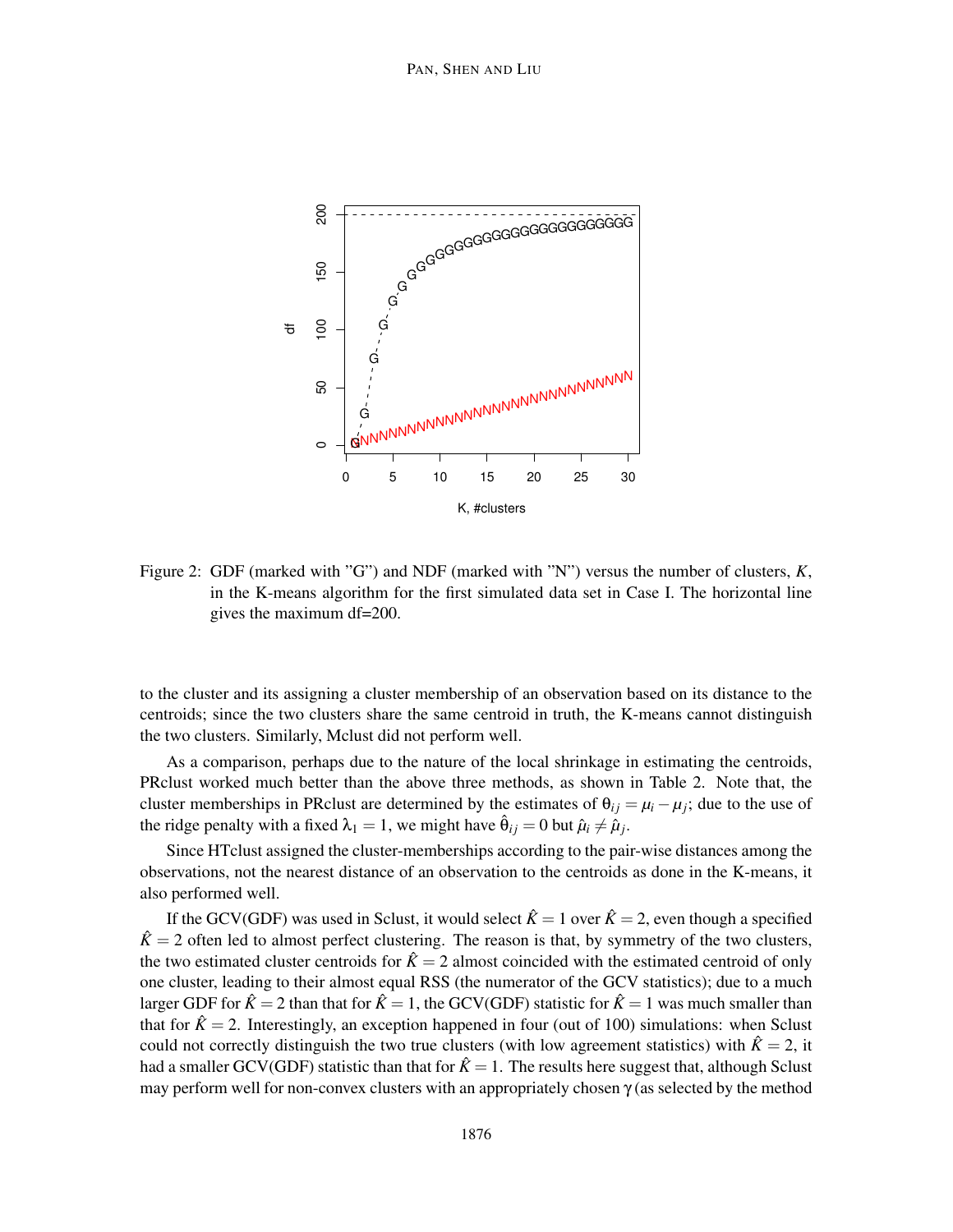

Figure 3: Solution paths of  $\hat{\mu}_{i,1}$  for a) PRclust (with gTLP), b) PRclust<sub>2</sub>, c) PRclust with the Lasso penalty and d) HTclust for the first simulated data set in Case I.

of Ng et al. (2002)), a difficult problem is how to choose the number of clusters; in particular, GCV is not ideal for non-convex clusters.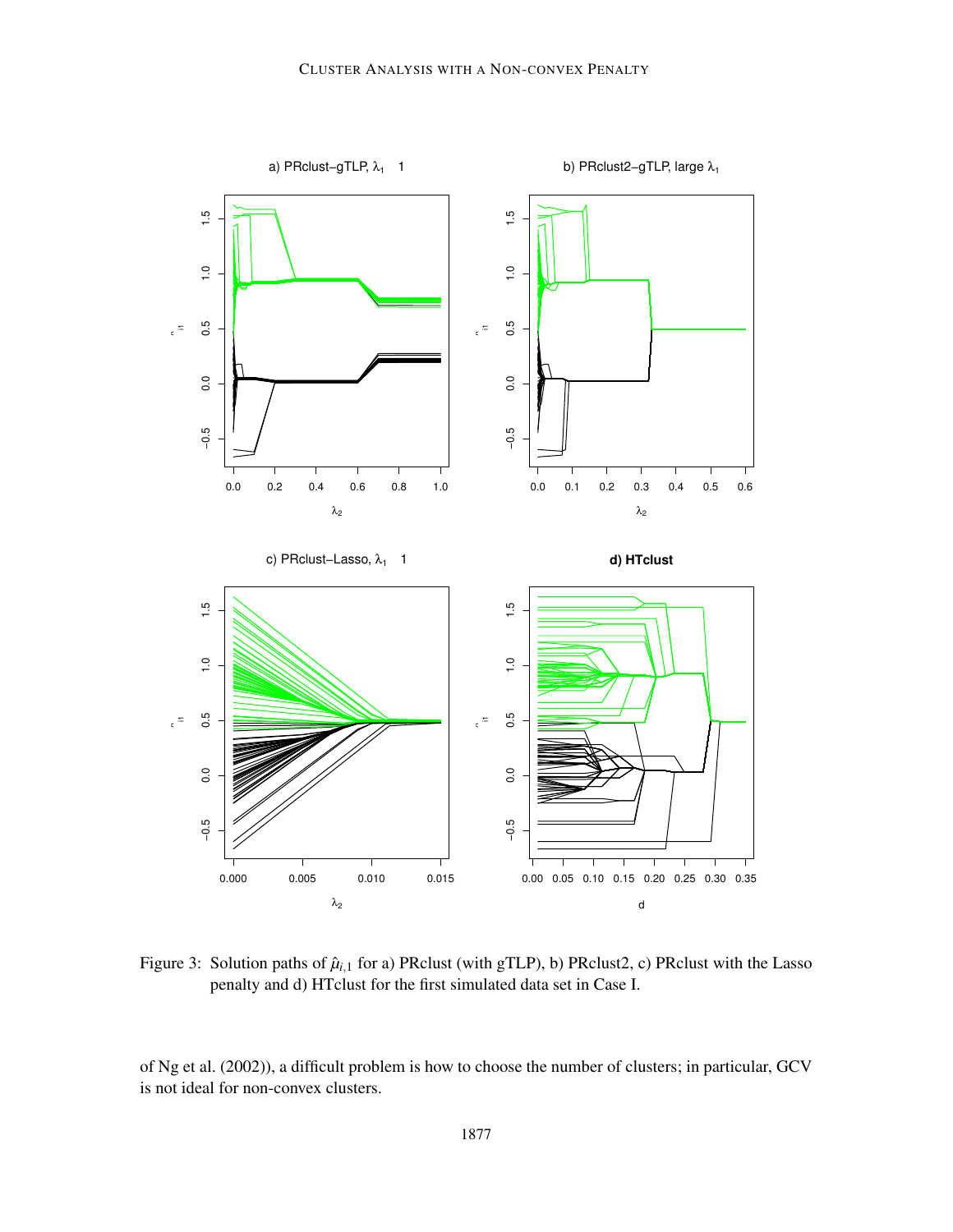#### PAN, SHEN AND LIU

| Case | Method         | Selection of $K$      | $\hat{K}$                | Rand  | aRand    | Jaccard |
|------|----------------|-----------------------|--------------------------|-------|----------|---------|
| П    | K-means        | Jump, $K \in [1, 20]$ | 18.88                    | 0.557 | 0.111    | 0.110   |
|      |                | Jump, $K \in [1, 10]$ | 9.99                     | 0.597 | 0.191    | 0.195   |
|      |                | GCV, df=GDF           | $\overline{c}$           | 0.498 | $-0.005$ | 0.329   |
|      |                | CV1                   | $\overline{c}$           | 0.498 | $-0.005$ | 0.329   |
|      |                | CV2                   | $\overline{c}$           | 0.498 | $-0.005$ | 0.329   |
|      |                | Fixed                 | 3                        | 0.498 | $-0.006$ | 0.261   |
|      |                | Fixed                 | $\overline{\mathcal{L}}$ | 0.498 | $-0.008$ | 0.194   |
|      |                | Fixed                 | 5                        | 0.498 | $-0.007$ | 0.166   |
|      | Mclust         | <b>BIC</b>            | 16.07                    | 0.572 | 0.141    | 0.140   |
|      | Sclust         | GCV, df=GDF           | 1.06                     | 0.501 | 0.007    | 0.493   |
|      |                | $K \in [1,3]$         |                          |       |          |         |
|      |                | Subset, freq=95       | 1                        | 0.497 | 0.000    | 0.497   |
|      |                | Subset, freq=4        | $\mathbf{2}$             | 0.498 | $-0.005$ | 0.329   |
|      |                | Subset, freq=1        | $\overline{\mathbf{3}}$  | 0.874 | 0.749    | 0.748   |
|      |                | Fixed                 | $\overline{c}$           | 0.980 | 0.960    | 0.973   |
|      | <b>HTclust</b> | GCV, df=GDF           | 3.32                     | 0.862 | 0.724    | 0.738   |
|      |                | Fixed                 | 2                        | 1.000 | 1.000    | 1.000   |
|      |                | Fixed                 | 3                        | 0.881 | 0.763    | 0.762   |
|      |                | Fixed                 | $\overline{4}$           | 0.870 | 0.739    | 0.738   |
|      |                | Fixed                 | 5                        | 0.866 | 0.732    | 0.731   |
|      | PRclust        | GCV, df=GDF           | 2.93                     | 0.895 | 0.791    | 0.790   |
|      |                | Subset, freq=21       | $\overline{c}$           | 1.000 | 1.000    | 1.000   |
|      |                | Subset, freq=66       | 3                        | 0.880 | 0.759    | 0.759   |
|      |                | Subset, freq=12       | $\overline{\mathcal{A}}$ | 0.810 | 0.620    | 0.619   |
|      |                | Subset, freq=1        | 5                        | 0.746 | 0.491    | 0.490   |

Table 2: Simulation II results based on 100 simulated data sets with 2 clusters.

Cases III-IV: the simulation results are summarized in Table 3. All performed well for the null Case III. Case IV seems to be challenging with partially overlapping spherically shaped clusters of smaller cluster sizes: the number of clusters could be under- or over-selected by various methods. In terms of agreement, overall, as expected, the K-means with GCV(GDF) and Mclust performed best, closely followed by PRclust with GCV(GDF), which performed much better than HTclust.

Cases V-VI: the simulation results are summarized in Table 4. In Case V, all performed perfectly except that the GCV(GDF) over-selected the number of the clusters in the K-means and the two spectral clustering methods. This is interesting since GCV(GDF) seemed to perform well for both HTclust and PRclust. HTclust and PRclust did not yield better clusters than that of the K-means for  $K > 2$  clusters, leading to the former two's relatively large GDFs and thus relatively large GCV statistics, while the latter possessed a smaller GDF and GCV, hence GCV(GDF) tended to select a  $K > 2$  for the K-means, but not for the other two. Note that the K-means implicitly assumes that all clusters share the same volume and spherical shape, and GCV also implicitly favors such clusters (with smaller within-cluster sum of squares, and thus a smaller GCV statistic). Hence the K-means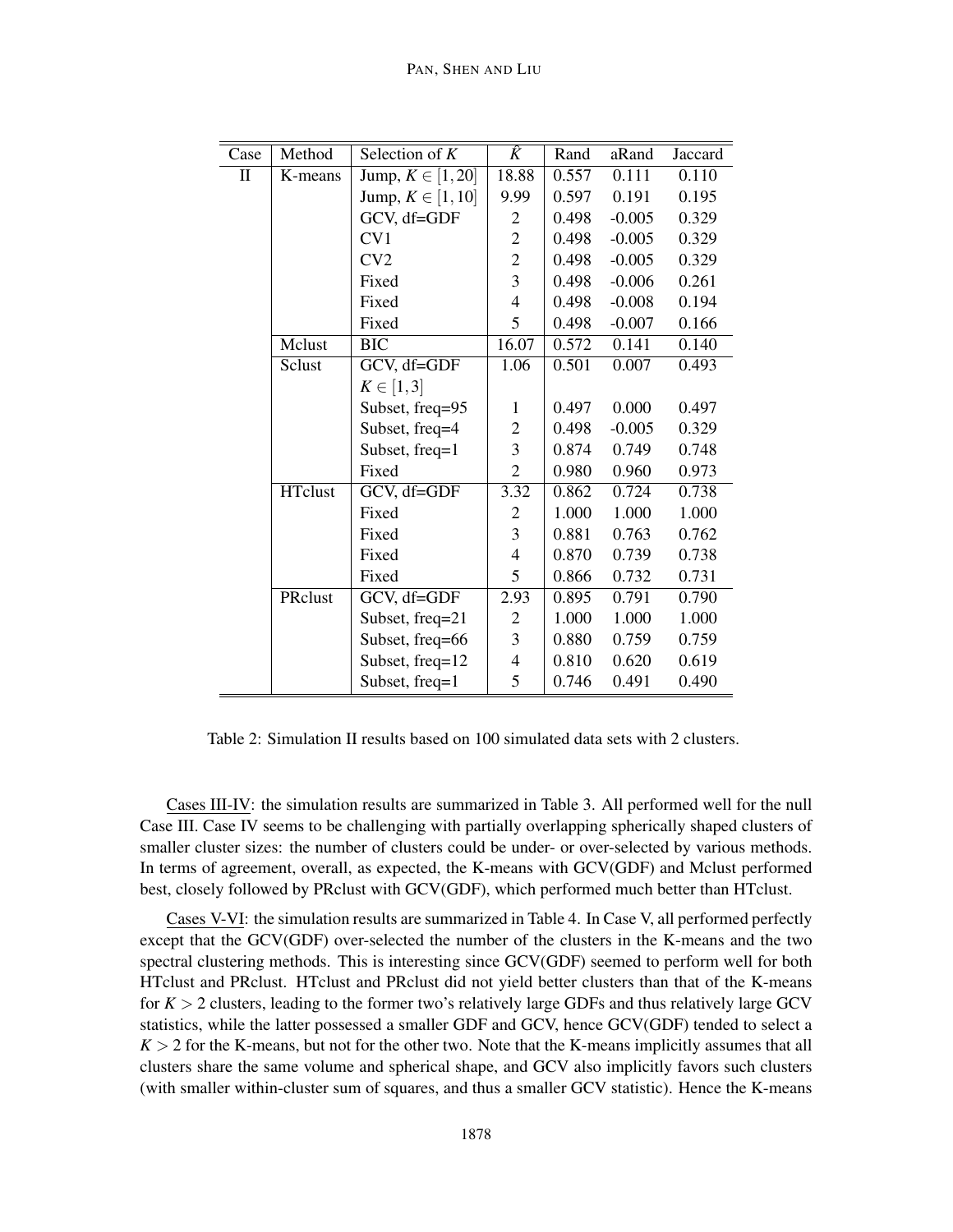| Case | Method         | Selection of $K$ | $\widehat{K}$ | Rand  | aRand | Jaccard |
|------|----------------|------------------|---------------|-------|-------|---------|
| Ш    | K-means        | GCV, df=GDF      | 1.00          | 1.000 | 1.000 | 1.000   |
|      | Mclust         | <b>BIC</b>       | 1.00          | 1.000 | 1.000 | 1.000   |
|      | <b>Sclust</b>  | GCV, df=GDF      | 1.00          | 1.000 | 1.000 | 1.000   |
|      |                | $K \in [1,3]$    |               |       |       |         |
|      | <b>HTclust</b> | GCV, df=GDF      | 1.00          | 1.000 | 1.000 | 1.000   |
|      | <b>PRclust</b> | GCV, df=GDF      | 1.00          | 1.000 | 1.000 | 1.000   |
| IV   | K-means        | GCV, df=GDF      | 3.48          | 0.880 | 0.748 | 0.728   |
|      |                | CV1              | 3.10          | 0.789 | 0.575 | 0.581   |
|      |                | CV2              | 4.22          | 0.790 | 0.558 | 0.561   |
|      | Mclust         | BIC              | 3.50          | 0.883 | 0.753 | 0.732   |
|      | <b>HTclust</b> | GCV, df=GDF      | 6.49          | 0.589 | 0.352 | 0.452   |
|      | <b>PRclust</b> | GCV, df=GDF      | 4.75          | 0.790 | 0.612 | 0.628   |

| Table 3: Simulation Cases III-IV results based on 100 simulated data sets with 1 and 4 clusters, |  |  |  |  |  |  |
|--------------------------------------------------------------------------------------------------|--|--|--|--|--|--|
| respectively.                                                                                    |  |  |  |  |  |  |

| Case | Method         | Selection of $K$ | Ŷ     | Rand  | aRand | Jaccard |
|------|----------------|------------------|-------|-------|-------|---------|
| V    | K-means        | GCV, df=GDF      | 7.03  | 0.646 | 0.289 | 0.288   |
|      |                | CV1              | 2.00  | 1.000 | 1.000 | 1.000   |
|      |                | CV2              | 2.00  | 1.000 | 1.000 | 1.000   |
|      | Mclust         | <b>BIC</b>       | 2.04  | 0.995 | 0.990 | 0.990   |
|      | <b>HTclust</b> | GCV, df=GDF      | 2.00  | 1.000 | 1.000 | 1.000   |
|      | <b>PRclust</b> | GCV, df=GDF      | 2.00  | 1.000 | 1.000 | 1.000   |
| VI   | K-means        | GCV, df=GDF      | 7.95  | 0.902 | 0.761 | 0.704   |
|      |                | CV1              | 2.00  | 0.722 | 0.444 | 0.497   |
|      |                | CV2              | 2.00  | 0.722 | 0.444 | 0.497   |
|      | Mclust         | <b>BIC</b>       | 8.04  | 0.906 | 0.769 | 0.714   |
|      | <b>HTclust</b> | GCV, df=GDF      | 28.02 | 0.872 | 0.678 | 0.611   |
|      | PRclust        | GCV, df=GDF      | 3.08  | 0.997 | 0.993 | 0.993   |

Table 4: Simulation cases V-VI results based on 100 simulated data sets with 2 and 3 clusters, respectively.

divided an elongated cluster into several adjacent spherical clusters, which were then favored by GCV(GDF).

For Case VI, due to the fact of a non-convex cluster, both the K-means with GCV(GDF) and Mclust over-selected the number of clusters, though their agreement statistics were still high. On the other hand, the K-means with CV1 or CV2 and the two spectral clustering methods seemed to under-select the number of clusters, leading to lower agreement statistics. In contrast, PRclust performed much better while HTclust was the worst.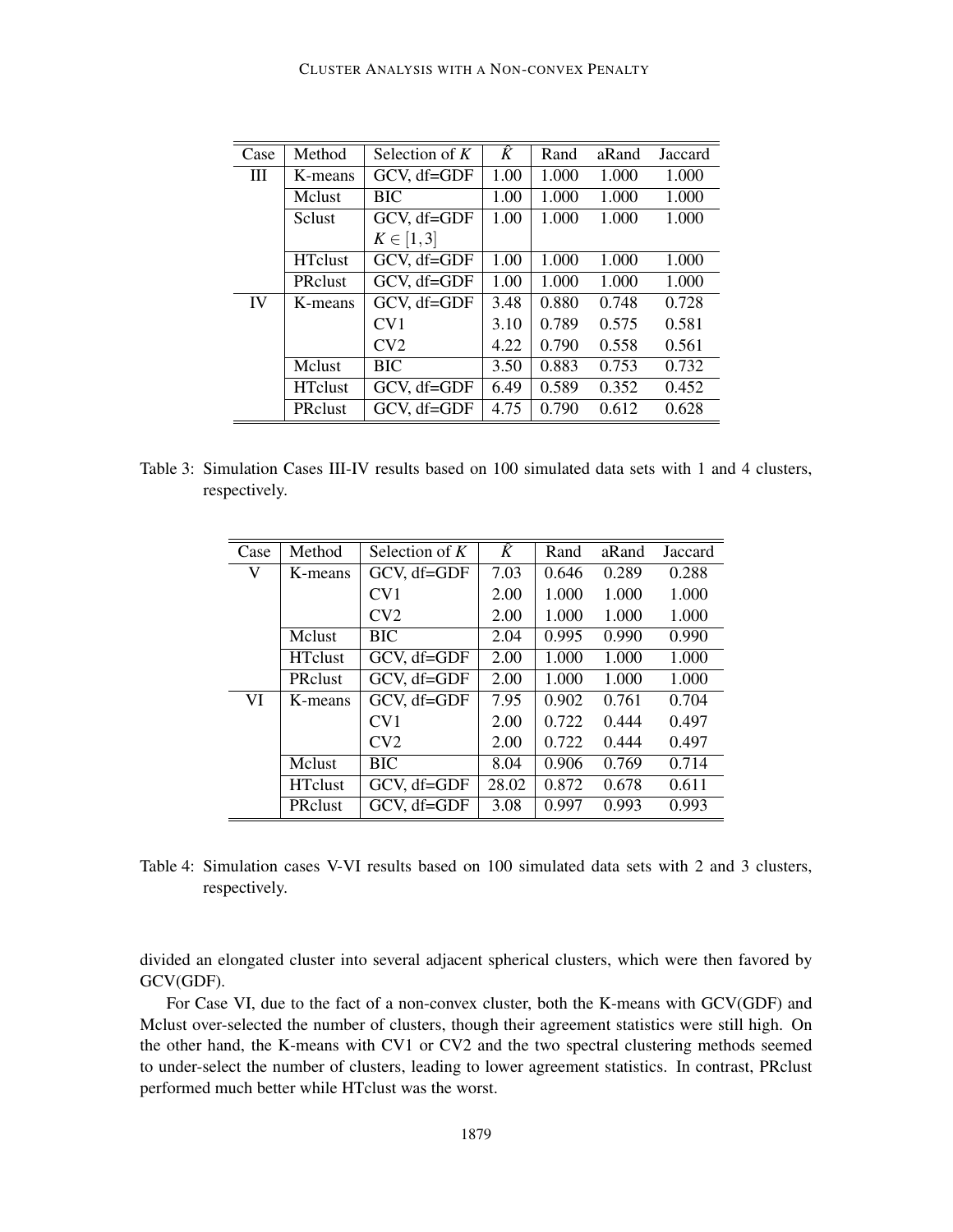|                |                       |                | Truth: 3 cluster |       | Truth: 2 cluster |       |       |         |
|----------------|-----------------------|----------------|------------------|-------|------------------|-------|-------|---------|
| Method         | Selection of $K$      | Ŷ              | Rand             | aRand | Jaccard          | Rand  | aRand | Jaccard |
| K-means        | Jump, $K \in [1, 30]$ | 27             | 0.710            | 0.154 | 0.122            | 0.490 | 0.069 | 0.077   |
|                | Jump, $K \in [1, 10]$ | 10             | 0.755            | 0.330 | 0.281            | 0.555 | 0.178 | 0.194   |
|                | Jump, $K \in [1, 5]$  | 5              | 0.767            | 0.420 | 0.399            | 0.662 | 0.362 | 0.388   |
|                | CV1                   | $\overline{2}$ | 0.776            | 0.568 | 0.595            | 1.000 | 1.000 | 1.000   |
|                | CV2                   | $\overline{2}$ | 0.776            | 0.568 | 0.595            | 1.000 | 1.000 | 1.000   |
|                | GCV, df=GDF           | 9              | 0.760            | 0.357 | 0.313            | 0.579 | 0.218 | 0.237   |
|                | Fixed                 | $\overline{2}$ | 0.776            | 0.568 | 0.595            | 1.000 | 1.000 | 1.000   |
|                | Fixed                 | 3              | 0.832            | 0.620 | 0.594            | 0.777 | 0.570 | 0.597   |
| Mclust         | <b>BIC</b>            | 2              | 0.776            | 0.568 | 0.595            | 1.000 | 1.000 | 1.000   |
|                | Fixed                 | 3              | 0.957            | 0.904 | 0.879            | 0.779 | 0.572 | 0.599   |
| Sclust         | GCV, df=GDF           | 9              | 0.768            | 0.388 | 0.344            | 0.593 | 0.243 | 0.264   |
|                | Fixed                 | $\overline{2}$ | 0.776            | 0.568 | 0.595            | 1.000 | 1.000 | 1.000   |
|                | Fixed                 | 3              | 0.837            | 0.630 | 0.603            | 0.777 | 0.569 | 0.596   |
| <b>HTclust</b> | GCV, df=GDF           | 4              | 0.773            | 0.552 | 0.578            | 0.970 | 0.939 | 0.94    |
|                | Fixed                 | $\overline{c}$ | 0.776            | 0.568 | 0.595            | 1.000 | 1.000 | 1.000   |
|                | Fixed                 | 3              | 0.772            | 0.558 | 0.562            | 0.996 | 0.991 | 0.992   |
| PRclust        | GCV, df=GDF           | 3              | 0.777            | 0.564 | 0.589            | 0.982 | 0.965 | 0.968   |
|                | Fixed                 | $\overline{2}$ | 0.776            | 0.568 | 0.595            | 1.000 | 1.000 | 1.000   |
|                | Fixed                 | 3              | 0.775            | 0.562 | 0.599            | 0.987 | 0.974 | 0.977   |

Table 5: Results for Fisher's iris data with 2 or 3 clusters.

#### 3.3 Iris Data

We applied the methods to the popular Fisher's iris data. There are 4 measurements on the flower, sepal length, sepal width, petal length and petal width, for each observation. There are 50 observations for each of the three iris subtypes. One subtype is well separated from the other two, but the latter two overlap with each other. For this data set, it is debatable whether there are 2 or 3 clusters; for this reason, for any clustering results, we calculated the agreement indices based on the 3 clusters (each corresponding to each iris subtype), and that based on only 2 clusters by combining the latter two overlapping subtypes into one cluster. Since two observations share an equal value on each variable, there are at most  $\hat{K} = 149$  clusters.

We standardized the data such that for each variable we had a sample mean  $0$  and  $SD=1$ . We applied the methods to the standardized data ( $p = 4$ ). We used  $v = 0.4$ ; we tried a few other values of *v* and obtained similar results for GDF. For the K-means, we tried the number of clusters  $K =$ 1,2,...,30, each with 20 random starts. For HTclust, we searched 1000 candidate *d*'s according to the empirical distribution of the pair-wise distances among the observations. For PRclust, we tried  $\lambda_2 = \in \{0.1, 0.2, ..., 2\}$  and  $\tau_2 \in \{1.0, 1.1, ..., 2\}$ . The results are shown in Table 5.

For the K-means, in agreement with simulations, the Jump selected perhaps a too large  $\hat{K} = 27$ , while GCV(GDF) selected  $\hat{K} = 9$  perhaps due to the non-spherical shapes of the true clusters (Table 5). Both the K-means with CV1 (or CV2) and Mclust selected  $\hat{K} = 2$  and yielded the same clustering results. As for the K-means, GCV(GDF) also selected  $\hat{K} = 9$  for Sclust. In comparison, PRclust with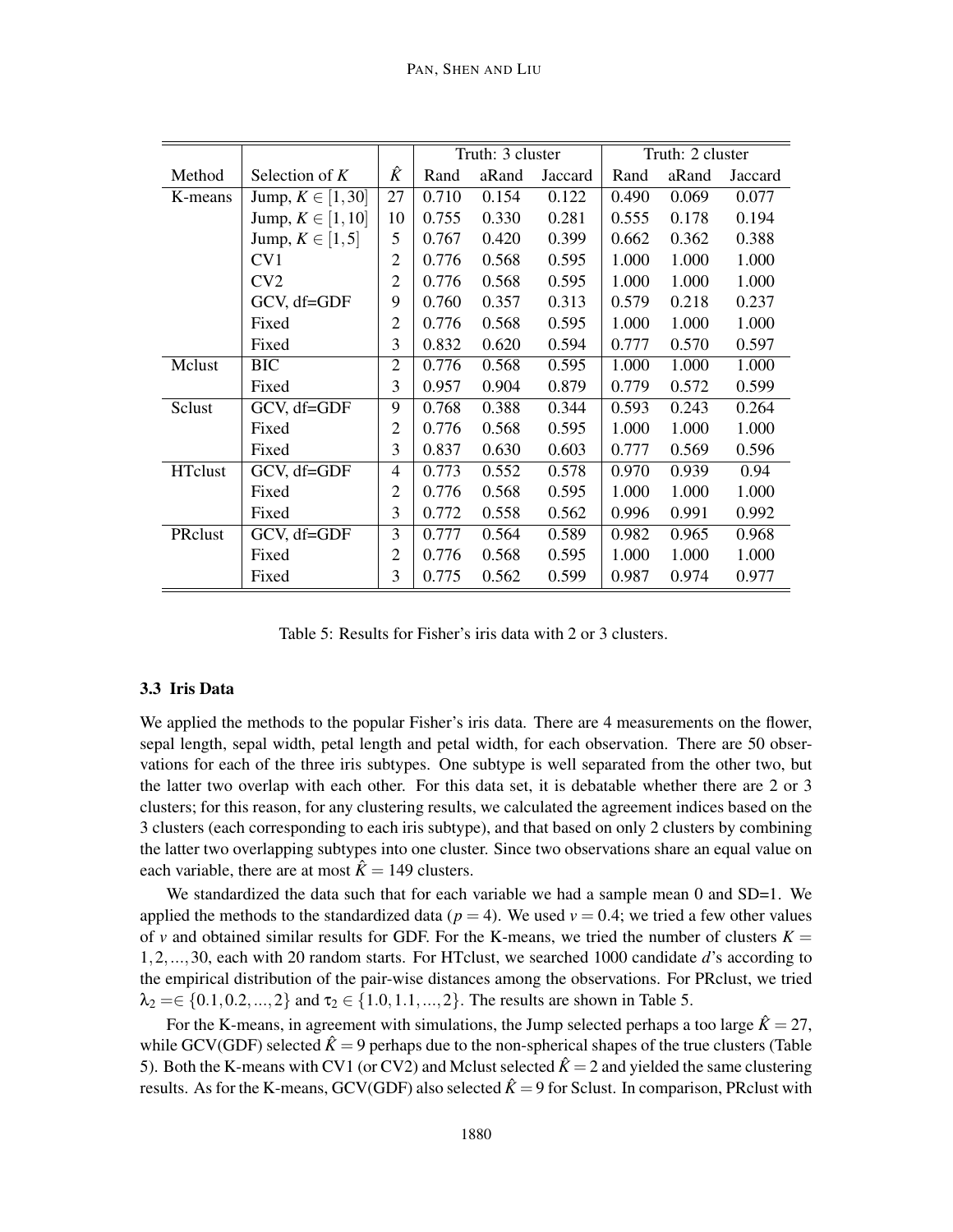GCV(GDF) yielded  $\hat{K} = 3$  clusters with higher agreement indices than those of the K-means, Mclust and Sclust. HTclust selected  $\hat{K} = 4$  clusters with the agreement indices less than but close to those of PRclust. We also applied the K-means and Sclust with a fixed  $\hat{K} = 2$  or 3, and took the subset of the tuning parameter values yielding 2 or 3 clusters for HTclust and PRclust. It is interesting to note that, with  $\hat{K} = 2$ , all the methods gave the same results that recovered the two true clusters; however, with  $\hat{K} = 3$ , the results from PRclust and HTclust were similar, but different from the K-means and Sclust: the K-means and Sclust performed better in terms of the agreement with the 3 true clusters, but less well with the 2 true clusters, than PRclust and HTclust, demonstrating different operating characteristics between the K-means/Sclust and the other two methods. When fixed  $\hat{K} = 3$ , Mclust gave the best results for  $K = 3$ , suggesting the advantage of Mclust with overlapping and ellipsoidal clusters.

# 4. Further Modifications and Comparisons

We explore two well-motivated modifications to our new method, which turn out to be less competitive. Then we demonstrate the performance advantages of our new non-convex penalty over several existing convex penalties.

# 4.1 Modifications

In PRclust, so far we have fixed  $\lambda_1 = 1$ , which cannot guarantee  $\hat{\theta}_{ij} = \hat{\mu}_i - \hat{\mu}_j$ , even approximately (Figure 3a). As an alternative, following Framework 17.1 of Nocedal and Wright (2000), we start the algorithm at  $\lambda_1 = 1$ , at convergence we increase the value of  $\lambda_1$ , for example, by doubling its current value, and re-run the algorithm with the parameter estimates from the previous iteration as its starting values; this process is repeated until the convergence when the parameter estimates barely change. As before, we can use the new estimates  $\hat{\theta}_{ij}$ 's to form clusters. We call this modified method PRclust2. As shown in Figure 3b), for a sufficiently large  $\lambda_2$ , we'd have all  $\theta_i = 0$ , leading to all  $\hat{\mu}_{i1}$ 's (almost) equal in PRclust2; in contrast, no matter how large  $\lambda_2$  was, we had multiple quite distinct  $\hat{\mu}_{i1}$ 's in PRclust (Figure 3a). We applied PRclust2 to the earlier examples and obtained the following results: when all the clusters were convex, PRclust2 yielded results very similar to those of PRclust; otherwise, their results were different. Table 6 shows some representative results. It is surprising that PRclust performed better than PRclust2 for simulation Case II with two nonconvex clusters. A possible explanation lies in their different estimates of  $\theta_{ij}$ 's, which are used by both PRclust and PRclust2 to perform clustering. PRclust2 yields  $\hat{\theta}_{ij} = \hat{\mu}_i - \hat{\mu}_j$  (approximately) while PRclust does not. PRclust2 forms clusters based on the (approximate) equality of  $\hat{\mu}_i$ 's, while PRclust clusters two observations *i* and *j* together if their  $\hat{\mu}_i$  and  $\hat{\mu}_j$  are close to each other, say,  $||\hat{\mu}_i - \hat{\mu}_j||_2 < d_{0,ij}$ , where the threshold  $d_{0,ij}$  is possibly  $(i, j)$ -specific. Hence, PRclust2 seems to be more rigid and greedy in forming clusters than PRclust. Alternatively, we can regard PRclust as an early stopped and thus regularized version of PRclust2; it is well known that early stopping is an effective regularization strategy that avoids over-fitting in neural networks and trees (Hastie et al., 2001, p.326).

PRclust forms a cluster based on a connected component of a graph constructed with  $\hat{\theta}_{ij}$ 's. More generally, one can apply the spectral clustering of Ng et al. (2002) to either  $\hat{\mu}_i$ 's or  $\hat{\theta}_{ij}$ 's obtained in PRclust; we call the resulting method PRclust3 and PRclust4 respectively. We propose using the GCV(GDF) to select both the scale parameter in Sclust and the number of clusters. To reduce computational demand, we manually chose a suitable  $\gamma$  for Sclust. We applied the methods to the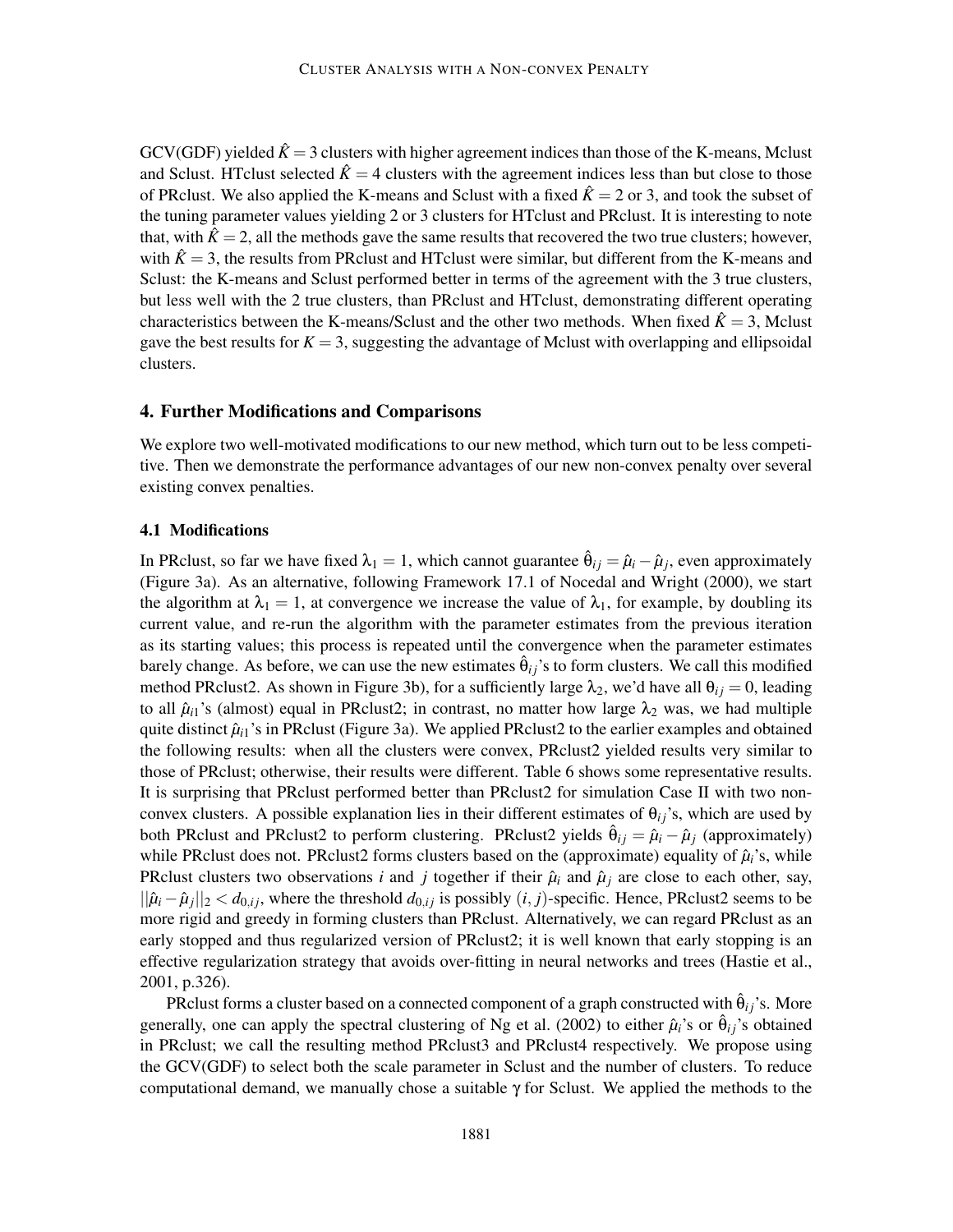| Data        | Method               | Selection of $K$ | $\overline{\hat{K}}$ | Rand  | aRand    | Jaccard |
|-------------|----------------------|------------------|----------------------|-------|----------|---------|
| Case I      | PRclust <sub>2</sub> | GCV, df=GDF      | 2.28                 | 0.980 | 0.959    | 0.960   |
|             | PRclust3             | GCV, df=GDF      | 2.98                 | 0.923 | 0.845    | 0.845   |
|             | PRclust4             | GCV, df=GDF      | 3.88                 | 0.876 | 0.751    | 0.752   |
| Case II     | PRclust <sub>2</sub> | GCV, df=GDF      | 2.00                 | 0.498 | $-0.005$ | 0.329   |
|             | PRclust3             | GCV, df=GDF      | 2.00                 | 0.498 | $-0.005$ | 0.329   |
|             | PRclust4             | GCV, df=GDF      | 2.00                 | 0.498 | $-0.005$ | 0.329   |
| <b>Iris</b> | PRclust <sub>2</sub> | GCV, df=GDF      | 3                    | 0.777 | 0.564    | 0.589   |
|             | PRclust3             | GCV, df=GDF      | 9                    | 0.766 | 0.392    | 0.356   |
|             | PRclust4             | GCV, df=GDF      | 4                    | 0.777 | 0.519    | 0.528   |

Table 6: Results for modified PRclust for 100 simulated data sets (2 clusters) or the iris data (3 clusters).

data examples; as shown in Table 6, the two methods did not improve over the original PRclust. As a reviewer suggested, alternatively, we may also apply PRclust, not the K-means, to the eigen-vectors in a modified Sclust; however, it will be challenging to develop computationally more efficient methods to simultaneously choose multiple tuning parameters, that is,  $(\gamma, k)$  in Sclust and  $(\lambda_2, \tau)$  in PRclust.

#### 4.2 Comparison with Some Convex Fusion Penalties

In contrast to our non-convex gTLP penalty, several authors have studied the use of the  $L_q$ -normbased convex fusion penalties. Pelckmans et al. (2005) proposed using a fusion penalty based on the *Lq*-norm with the objective function

$$
\frac{1}{2}\sum_{i=1}^n||x_i-\mu_i||_2^2+\lambda\sum_{i
$$

and proposed an efficient quadratic convex programming-based computing method for  $q = 1$ . Lindsten et al. (2011) recognized the importance of using a group penalty with  $q > 1$ , and applied the Matlab CVX package (Grant and Boyd, 2011) to solve the general convex programming problem for the group Lasso penalty with  $q = 2$  (Yuan and Lin, 2006). Hocking et al. (2011) exploited the piecewise linearity of the solution paths for  $q = 1$  or  $q = \infty$ , and proposed an efficient algorithm for each of  $q = 1$ , 2 and  $\infty$  respectively. We call these methods PRclust-*L<sub>q</sub>*. Note that PRclust-*L*<sub>1</sub> corresponds to our PRclust-Lasso, for which (and our default PRclust-gTLP) however we have proposed a different computing algorithm, the quadratic penalty method. Importantly, due to the use of the convex penalty, the solution path of PRclust-*L<sup>q</sup>* is quite different from that of PRclust-gTLP. Using the Matlab CVX package, we applied PRclust- $L_q$  with  $q \in \{1,2,\infty\}$  to simulation Case I; the results for the first data set are shown in Figure 4. It is clear that the solution path of PRclust-*L*<sup>1</sup> (Figure 4a) was essentially the same as that of PRclust-Lasso (Figure 3c) (while different computing algorithms were applied). More importantly, overall the solution paths of all three PRclust-*L<sup>q</sup>* were similar to each other, sharing the common feature that the estimated centroids were more and more biased towards the overall mean as the penalty parameter λ increased. This feature of PRclust-*L<sup>q</sup>* makes it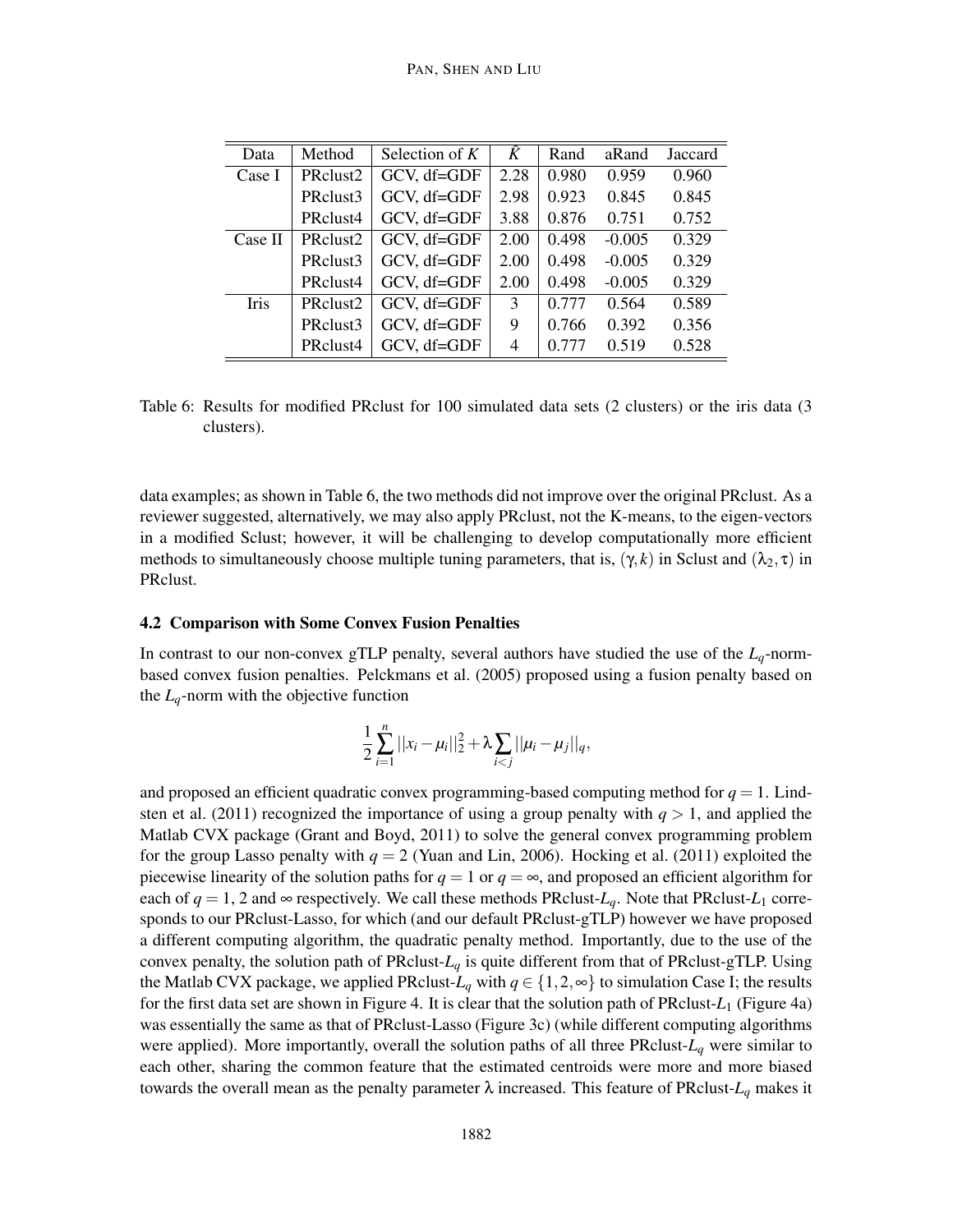

Figure 4: Solution paths of  $\hat{\mu}_{i,1}$  for PRclust-*L<sub>q</sub>* with a)  $q = 1$ , b)  $q = 2$  and c)  $q = \infty$  for the first simulated data set in Case I.

difficult to correctly select the number of clusters. In fact, both Pelckmans et al. (2005) and Hocking et al. (2011) treated PRclust-*L<sup>q</sup>* as a hierarchical clustering tool; none of the authors discussed the choice of the number of clusters. The issue of an *Lq*-norm penalty in yielding possibly severely biased estimates is well known in penalized regression, which partially motivated the development of non-convex penalties such as TLP (Shen et al., 2012). In the current context, Lindsten et al. (2011) has recognized the issue of the biased centroid estimates in PRclust-*L<sup>q</sup>* and thus proposed a second stage to re-estimate the centroids after a clustering result is obtained. In contrast, with the use of the non-convex gTLP, the above issues are largely avoided as shown in Figure 3ab).

When we applied the GCV(GDF) to select the number of clusters for PRclust- $L_q$  in simulation Case I, as expected, it performed poorly. Hence, for illustration, we considered an ideal (but not practical) alternative. For any  $d_0 \ge 0$ , similar to hierarchical clustering, we defined an adjacency matrix  $A = (a_{ij})$  with  $a_{ij} = I(||\hat{\mu}_i - \hat{\mu}_j||_2 \le d_0)$ ; any two observations  $x_i$  and  $x_j$  were assigned to the same cluster if  $a_{ij} = 1$ . Then for any given  $\lambda > 0$  and  $d_0 \in \{10^{-1}, 10^{-2}, 10^{-3}, 10^{-4}, 0\}$ , we calculated the Rand index for the corresponding PRclust-*L<sup>q</sup>* results and the *true* cluster memberships. We show the results of PRclust- $L_q$  with the values of  $(\lambda, d_0)$  achieving the maximum Rand index, giving an upper bound on the performance of PRclust- $L_q$  with any practical criterion to select the number of clusters. As shown in Table 7, a larger value of *q* seemed to give better ideal performance of PRclust- $L_q$ ; when compared to PRclust-gTLP (Table 1), none of the three PRclust- $L_q$  methods, even in the ideal case of using the true cluster memberships to select the number of clusters, performed better in selecting the correct number of clusters than PRclust-gTLP with the GCV(GDF) criterion.

#### 5. Discussion

The proposed PRclust clustering bears some similarity to the K-means in terms of the objective in minimizing the sum of squared distances between observations and their cluster centroids, however they differ significantly in their specific formulations, algorithms, and importantly, operating characteristics. Consequently, PRclust can perform much better than the K-means in situations un-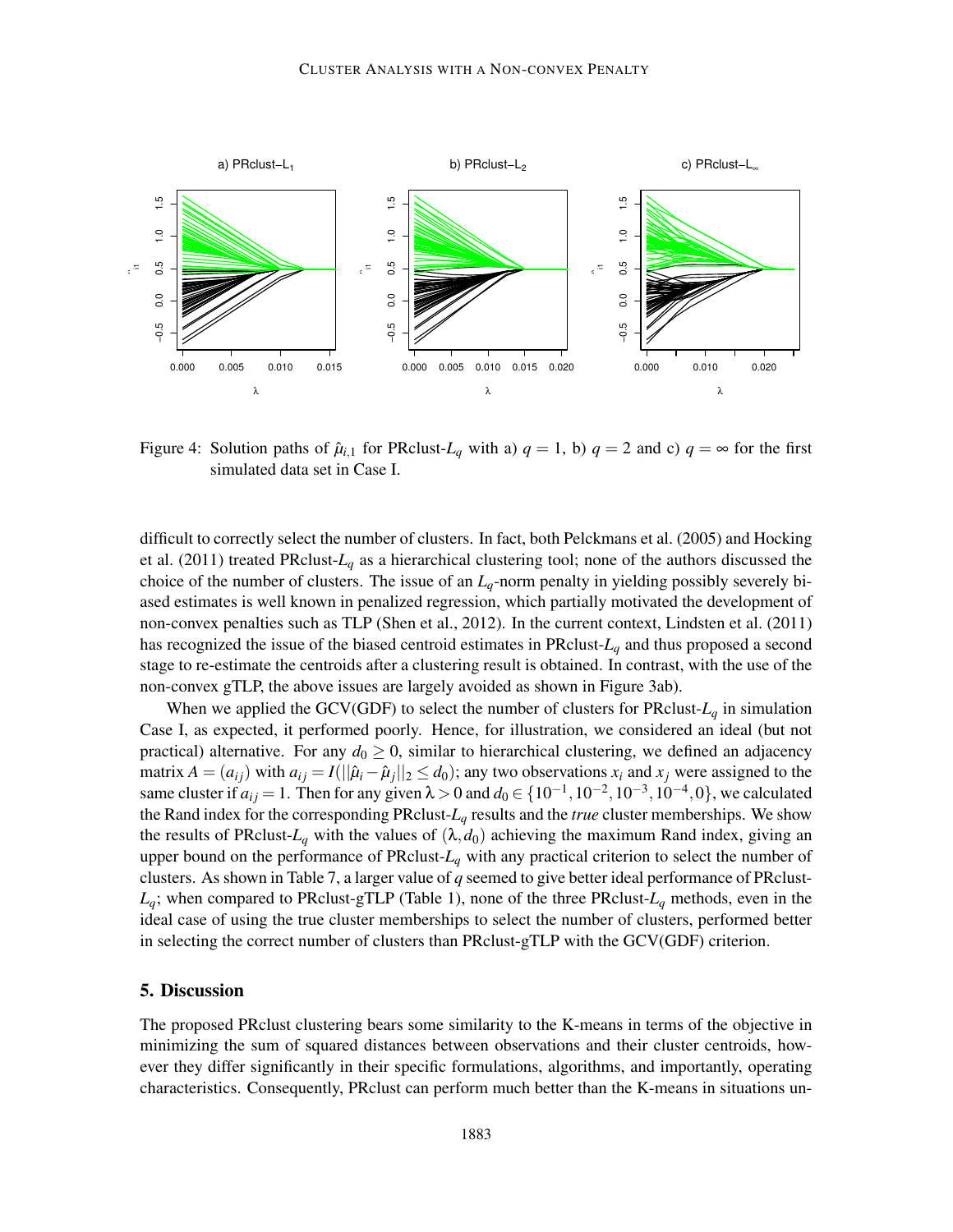| Data | Method                  | K    |                                | Rand aRand Jaccard |       |
|------|-------------------------|------|--------------------------------|--------------------|-------|
|      | Case I   PRclust- $L_1$ |      | $10.42 \mid 0.860 \quad 0.719$ |                    | 0.723 |
|      | PRclust- $L_2$          |      | $5.56 \mid 0.949$              | 0.899              | 0.900 |
|      | PRclust- $L_{\infty}$   | 3.06 |                                | 0.976 0.951        | 0.952 |

Table 7: Results for PRclust- $L_q$  with  $\hat{K}$  selected by maximizing the Rand index for 100 simulated data sets (2 clusters) in Case I.

suitable or difficult to the K-means, such as in the presence of non-convex clusters, as demonstrated in our simulation Case II (Table 2). Similarly, Mclust does not perform well for non-convex clusters (Table 2), but may have advantages with overlapping and ellipsoidal clusters as for simulation Case I (Table 1) and the iris data (Table 5). There is also some similarity between PRclust and HTclust (or single-linkage hierarchical clustering). Although much simpler, HTclust does not have any mechanism for shrinkage estimation, and in general did not perform better than PRclust in our examples. Between PRclust and spectral clustering, it seems that they are complementary to each other, though it remains challenging to develop competitive model selection criteria for spectral clustering. For example, our results demonstrated the effectiveness of the method of Ng et al. (2002) in selecting the scale parameter γ, but the clustering result also critically depended on the specified *k*, the number of clusters, for which the GCV(GDF) might not perform well. Although Zelnik-Manor and Perona (2004) have proposed a model selection criterion to self-tune the two parameters  $\gamma$  and  $k > 1$ , it does not work for  $k = 1$ ; if  $k = 1$  is included, the criterion will always select  $k = 1$ . More generally, model selection is related to kernel learning in spectral clustering (Bach and Jordan, 2006). It is currently an open problem whether the strengths of PRclust and spectral clustering can be combined.

PRclust can be extended in several directions. First, rather than the squared error loss, we can use other loss functions. Corresponding to modifying the K-means to the K-medians, K-midranges or K-modes (Steinley, 2006), we can use an *L*1, *L*<sup>∞</sup> and *L*<sup>0</sup> loss function, respectively. Computationally, an efficient coordinate-wise algorithm can be implemented for penalized regression with an *L*<sup>1</sup> loss (Friedman et al., 2007; Wu and Lange, 2008), but it is unclear how to do so for the other two. K-median clustering is closely related to partitioning-around-centroids (PAM) of Kaufman and Rousseeuw (1990), and is more robust to outliers than is the K-means. A modification of PRclust along this direction may retain this advantage. Second, rather than assuming spherically shaped clusters, as implicitly used by the K-means, we can use a general covariance matrix *V* with a loss function

$$
L(x_i - \mu_i) = \frac{1}{2}(x_i - \mu_i)'V^{-1}(x_i - \mu_i),
$$

where *V* is either given or to be estimated. A non-identity *V* allows a more general model of ellipsoidal clusters. Alternatively, we can also relax the equal cluster volume assumption and use:

$$
L(x_i-\mu_i)=\frac{1}{2}(x_i-\mu_i)'(x_i-\mu_i)/\sigma_i^2,
$$

where observation-specific variances  $\sigma_i^2$ 's have to be estimated through grouping pursuit, as for observation-specific means/centroids  $\mu_i$ 's (Xie et al., 2008). More generally, corresponding to the more general Gaussian mixture model-based clustering (Banfield and Raftery, 1993; McLachlan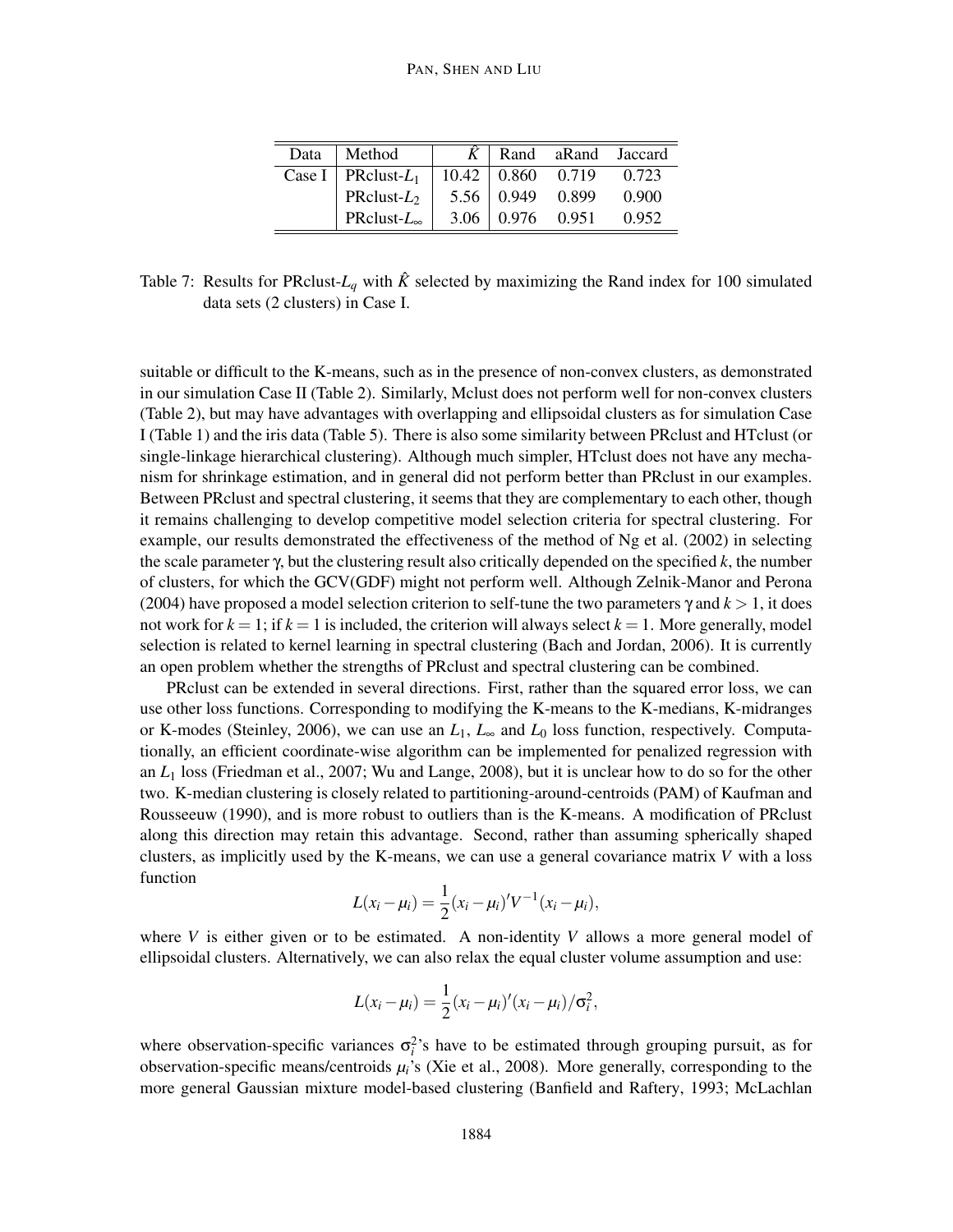and Peel, 2002), we might use

$$
L(x_i - \mu_i) = \frac{1}{2}(x_i - \mu_i)'V_i^{-1}(x_i - \mu_i),
$$

for a general and observation-specific covariance matrix *V<sup>i</sup>* , though it will be challenging to adopt a suitable grouping strategy to estimate  $V_i$ 's effectively. Among others, it might provide a computationally more efficient algorithm than the EM algorithm commonly adopted in mixture model-based clustering (Dempster et al., 1977). Equally, we may accordingly modify the RSS term in GCV so that it will not overly favor spherically shaped clusters. Third, in our current implementation, after parameter estimation, we construct an adjacency matrix and search connected components in the corresponding graph to form clusters. This is a special and simple approach to more general graphbased clustering (Xu and Wunsch, 2005); other more sophisticated approaches may be borrowed or adapted. We implemented a specific combination of PRclust and spectral clustering along with GCV(GDF) for model selection: we first applied PRclust, then used its output as the input to spectral clustering, but it did not show improvement over PRclust. Other options exist; for example, as suggested by a reviewer, it might be more fruitful to replace the K-means in spectral clustering with PRclust. These problems need to be further investigated. Fourth, in the quadratic penalty method, rather than fixing  $\lambda_1 = 1$  or allowing  $\lambda_1 \to \infty$ , we may want to treat  $\lambda_1$  as a tuning parameter; a challenge is to develop computationally more efficient methods (e.g., than data perturbation-based GCV estimation) to select multiple tuning parameters. Alternatively, as a reviewer suggested, we may also apply the alternating direction method of multipliers (ADMM) (Boyd et al., 2011), which is closely related to, but perhaps more general and simpler than the quadratic penalty method. Finally, we have not applied the proposed method to high-dimensional data, for which variable selection is necessary. In principle, we may add a penalty into our objective function for variable selection (Pan and Shen, 2007), which again requires a fast method to select more tuning parameters and is worth future investigation.

Perhaps the most interesting idea of our proposal is the view of regarding clustering analysis as a penalized regression problem, blurring the typical line drawn to distinguish clustering (or unsupervised learning) with regression and classification (i.e., supervised learning). This not only opens a door to using various regularization techniques recently developed in the context of penalized regression, such as novel non-convex penalties and algorithms, but also facilitates the use of other model selection techniques. In particular, we find that our proposed regression-based GCV with GDF is promising for the K-means and PRclust (but perhaps not for spectral clustering) in selecting the number of clusters, a hard and interesting problem in itself; since this is not the main point of this paper, we wish to report more on this topic elsewhere.

# Acknowledgments

The authors thank Junhui Wang for sharing his R code implementing CV1 and CV2 methods, and thank the action editor and reviewers for their helpful and constructive comments. This research was supported by NSF grants DMS-0906616 and DMS-1207771, and NIH grants R01GM081535, R01HL65462 and R01HL105397.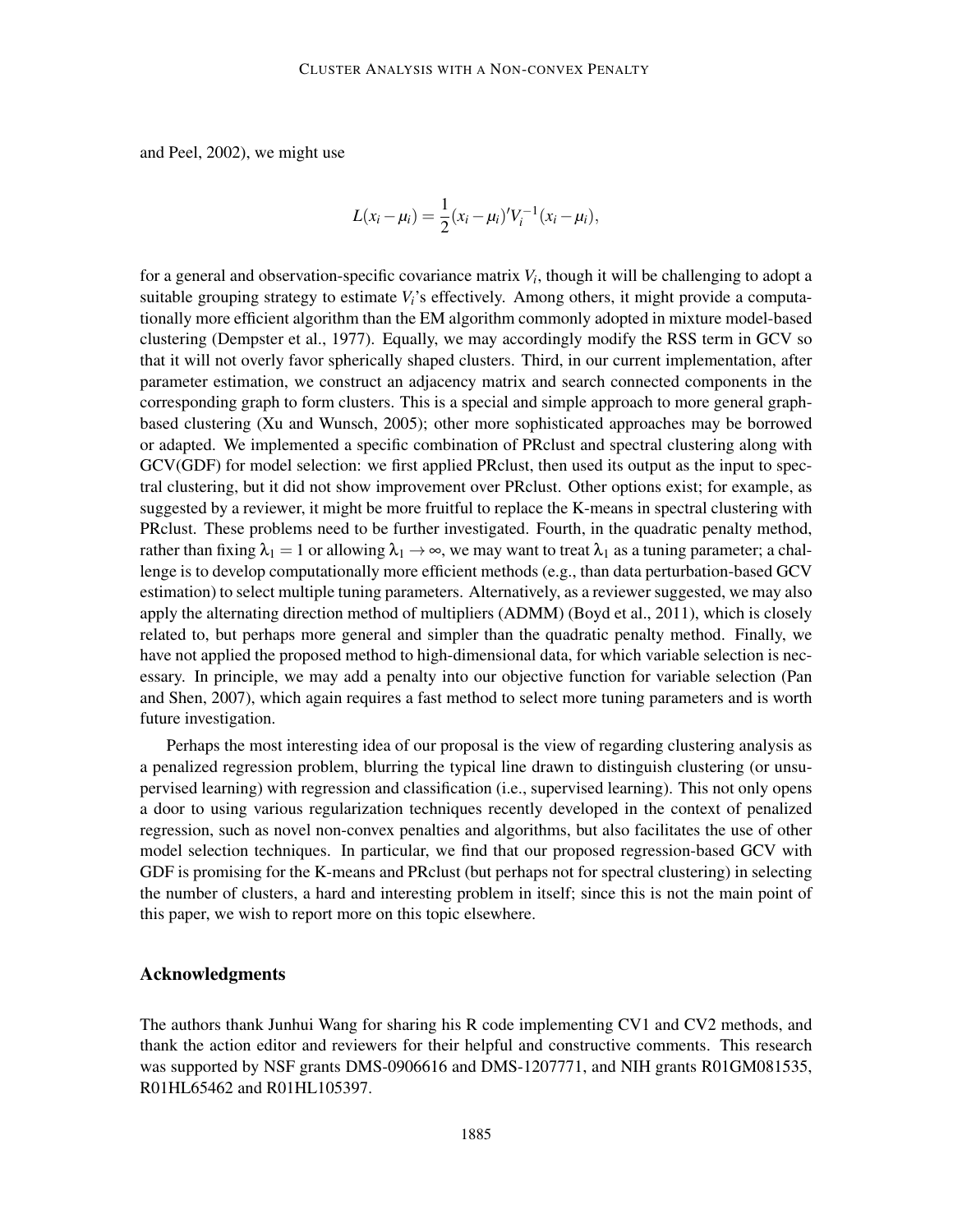# Appendix A.

We prove Theorem 1 in Section 2.2.

By construction of  $S^{(m)}(\mu, \theta)$  and the definition of minimization, for each  $m \in N$ ,

$$
\begin{array}{rcl} 0 & \leq & S(\hat{\mu}^{(m)},\hat{\theta}^{(m)})=S^{(m+1)}(\hat{\mu}^{(m)},\hat{\theta}^{(m)})\leq S^{(m)}(\hat{\mu}^{(m)},\hat{\theta}^{(m)}) \\ & \leq & S^{(m)}(\hat{\mu}^{(m)},\hat{\theta}^{(m-1)})\leq S^{(m)}(\hat{\mu}^{(m-1)},\hat{\theta}^{(m-1)})=S(\hat{\mu}^{(m-1)},\hat{\theta}^{(m-1)}), \end{array}
$$

implying that  $S(\hat{\mu}^{(m)}, \hat{\theta}^{(m)})$  decreases in *m*. Note that  $S(\hat{\mu}^{(m)}, \hat{\theta}^{(m)}) \ge 0$  for all *m*. Then it converges, and  $S(\hat{\mu}^{(m)}, \hat{\theta}^{(m)})$  must decreases strictly in *m* before meeting the stopping rule to terminate. Moreover, by construction,  $S^{(m+1)}(\mu, \theta)$  has only a finite number of distinctly different functions in *m*. This implies that  $S^{(m+1)}(\hat{\mu}^{(m)}, \hat{\theta}^{(m)}) = S(\hat{\mu}^{(m)}, \hat{\theta}^{(m)})$  has a finite number of different minimizers across all  $m \in N$ , hence termination must occur finitely.

To show that  $(\hat{\mu}^{(m^*)}, \hat{\theta}^{(m^*)})$  is a local minimizer of  $S(\mu, \theta)$ , we check if it satisfies a local optimality of  $S(\mu, \theta)$ , defined by regular subdifferentials (Rockafellar and Wets, 2003):

$$
[1 + \lambda_1(n-1)]\mu_i - x_i - \lambda_1 \sum_{j>i} (\mu_j + \theta_{ij}) - \lambda_1 \sum_{j (4)
$$

$$
-\lambda_1(\mu_i - \mu_j - \theta_{ij}) + \lambda_2 b_{ij} \frac{\theta_{ij}}{||\theta_{ij}||_2} = 0, i, j = 1, ..., n \ (i < j),
$$
 (5)

where  $b_{ij}$  is the regular subdifferential of min( $||\theta_{ij}||_2, \tau$ ) at  $||\theta_{ij}||_2$ . Note that  $(\hat{\mu}^{(m^*)}, \hat{\theta}^{(m^*)})$  =  $(\hat{\mu}^{(m^x-1)}, \hat{\theta}^{(m^x-1)})$  at termination. Then (4) is satisfied with  $(\mu, \theta) = (\hat{\mu}^{(m^x-1)}, \hat{\theta}^{(m^x-1)})$ . For (5), we discuss three cases. If  $||\hat{\theta}_{ij}^{(m^*-1)}||_2 > \tau$ , then  $\hat{\theta}_{ij}^{(m^*-1)} = \hat{\mu}_i^{(m^*)} - \hat{\mu}_j^{(m^*)}$  $j^{(m^*)}$ , implying (5) when  $\theta_{ij} = \hat{\theta}_{ij}^{(m^*)}$ *i j* because  $b_{ij} = 0$ . If  $0 < ||\hat{\theta}_{ij}^{(m^*)}||_2 < \tau$  and  $||\hat{\mu}_{i}^{(m^*)} - \hat{\mu}_{j}^{(m^*)}$  $\frac{(m^{\star})}{j}||_2 \geq \frac{\lambda_2}{\lambda_1}$  $\frac{\lambda_2}{\lambda_1}$ , then

$$
\hat{\theta}_{ij}^{(m^\star)}=(||\hat{\mu}_i^{(m^\star)}-\hat{\mu}_j^{(m^\star)}||_2-\frac{\lambda_2}{\lambda_1})\frac{\hat{\mu}_i^{(m^\star)}-\hat{\mu}_j^{(m^\star)}}{||\hat{\mu}_i^{(m^\star)}-\hat{\mu}_j^{(m^\star)}||_2},
$$

hence that  $||\hat{\theta}_{ij}^{(m^*)}||_2 = ||\hat{\mu}_i^{(m^*)} - \hat{\mu}_j^{(m^*)}$  $\int\limits_{j}^{(m^{\star})}||_{2}-\frac{\lambda_{2}}{\lambda_{1}}$  $\frac{\lambda_2}{\lambda_1}$ . Then (4) is met when  $\theta_{ij} = \hat{\theta}_{ij}^{(m^*)}$  because  $b_{ij} = 1$ . If  $0 < ||\hat{\theta}_{ij}^{(m^*)}||_2 < \tau$  and  $||\hat{\mu}_i^{(m^*)} - \hat{\mu}_j^{(m^*)}$  $\frac{(m^{\star})}{j}$   $||_2 < \frac{\lambda_2}{\lambda_1}$  $\frac{\lambda_2}{\lambda_1}$ , then  $\|\hat{\theta}_{ij}^{(m^*)}\|_2 = 0$ , which is contrary to the fact that  $0 < ||\hat{\theta}_{ij}^{(m^*)}||_2 < \tau$ . This completes the proof.

#### Appendix B.

We prove the equivalence between HTclust and the single-linkage hierarchical clustering (SL-Hclust).

Both the HTclust and SL-Hclust form clusters sequentially and in a finite number of steps; we show that, in each step, the SL-Hclust gives the same clusters as those of HTclust if an appropriate threshold is chosen in the latter. Suppose that the distinct values of  $d_{ij} = ||x_i - x_j||_2$  for all  $i \neq j$ are ordered from the smallest to the largest as  $d_{(1)}, d_{(2)}, \ldots, d_{(m)}$ . At the beginning, each observation forms its own cluster in both the HTclust and SL-Hclust. In the next step, the SL-Hclust combines observations according to whether their distances satisfy  $d_{ij} \leq d_{(1)}$  to form clusters; in HTclust, if we use a threshold  $d_0 = d_{(1)} + \varepsilon$  with a tiny  $\varepsilon > 0$ , then it results in the same clusters as those of the SL-Hclust. If the clustering results of the two methods are the same in step  $k - 1 > 0$  and if we use  $d_0 = d_{(k)} + \varepsilon$  in HTclust, then it leads to the same clusters as the SL-Hclust in step *k*. By induction, this completes the proof.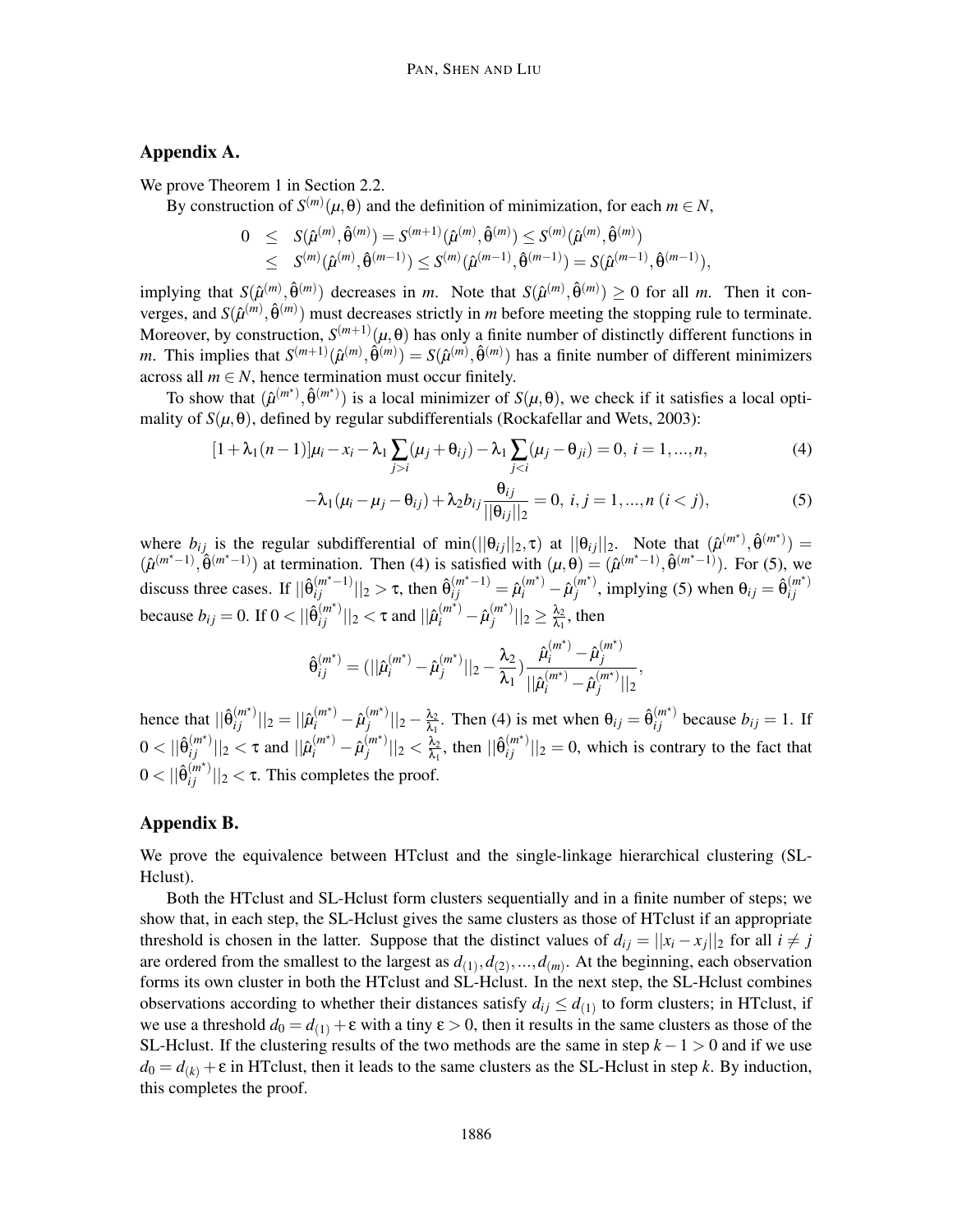# **References**

- L. An and P. Tao. Solving a class of linearly constrained indefinite quadratic problems by D.C. algorithms. *J. Global Optimization*, 11:253-285, 1997.
- F.R. Bach and M.I. Jordan. Learning spectral clustering, with application to speech separation. *Journal of Machine Learning Research*, 7:1963-2001, 2006.
- J.D. Banfield and A.E. Raftery. Model-based Gaussian and non-Gaussian clustering. *Biometrics*, 49:803-821, 1993.
- S. Boyd, N. Parikh, E. Chu, B. Peleato and J. Eckstein. Distributed optimization and statistical learning via the alternating direction method of multipliers. *Foundations and Trends in Machine Learning*, 3(1):1-122, 2011.
- A.P. Dempster, N.M. Laird and D.B. Rubin. Maximum likelihood from incomplete data via the EM algorithm (with discussion). *JRSS-B*, 39:1-38, 1977.
- J. Fan and R. Li. Variable selection via nonconcave penalized likelihood and it oracle properties. *JASA*, 96:1348-1360, 2001.
- C. Fraley and A.E. Raftery. MCLUST Version 3 for R: Normal Mixture Modeling and Model-Based Clustering. Technical Report no. 504, Department of Statistics, University of Washington. 2006.
- J. Friedman, T. Hastie, H. Hofling and R. Tibshirani. Pathwise coordinate optimization. *Ann Appl Statistics*, 2:302-332, 2007.
- G.H. Golub, M. Heath and G. Wahba. Generalized cross-validation as a method for choosing a good ridge parameter. *Technometrics*, 21:215-223, 1979.
- M. Grant and S. Boyd. CVX: Matlab software for disciplined convex programming, version 1.21, 2011. *http://cvxr.com/cvx*
- T. Hastie, R. Tibshirani and J. Friedman. *The Elements of Statistical Learning: Data Mining, Inference, and Prediction*. Springer-Verlag, 2001.
- T. Hocking, A. Joulin, F. Bach and J.-P. Vert. Clusterpath: An Algorithm for Clustering using Convex Fusion Penalties. In L. Getoor and T. Scheffer (Eds.), *Proceedings of the 28th International Conference on Machine Learning (ICML'11)*, p.745-752, 2011.
- L. Hubert and P. Arabie. Comparing partitions. *Journal of Classification*, 2:193-218, 1985.
- P. Jaccard. The distribution of flora in the alpine zone. *New Phytologist.*, 11:37-50, 1912.
- L. Kaufman and P.J. Rousseeuw. Finding Groups in Data: An Introduction to Cluster Analysis. Wiley, New York, 1990.
- F. Lindsten, H. Ohlsson and L. Ljung, L. Clustering using sum-of-norms regularization: With application to particle filter output computation. *2011 IEEE Statistical Signal Processing Workshop (SSP)*, pages 201-204. 2011.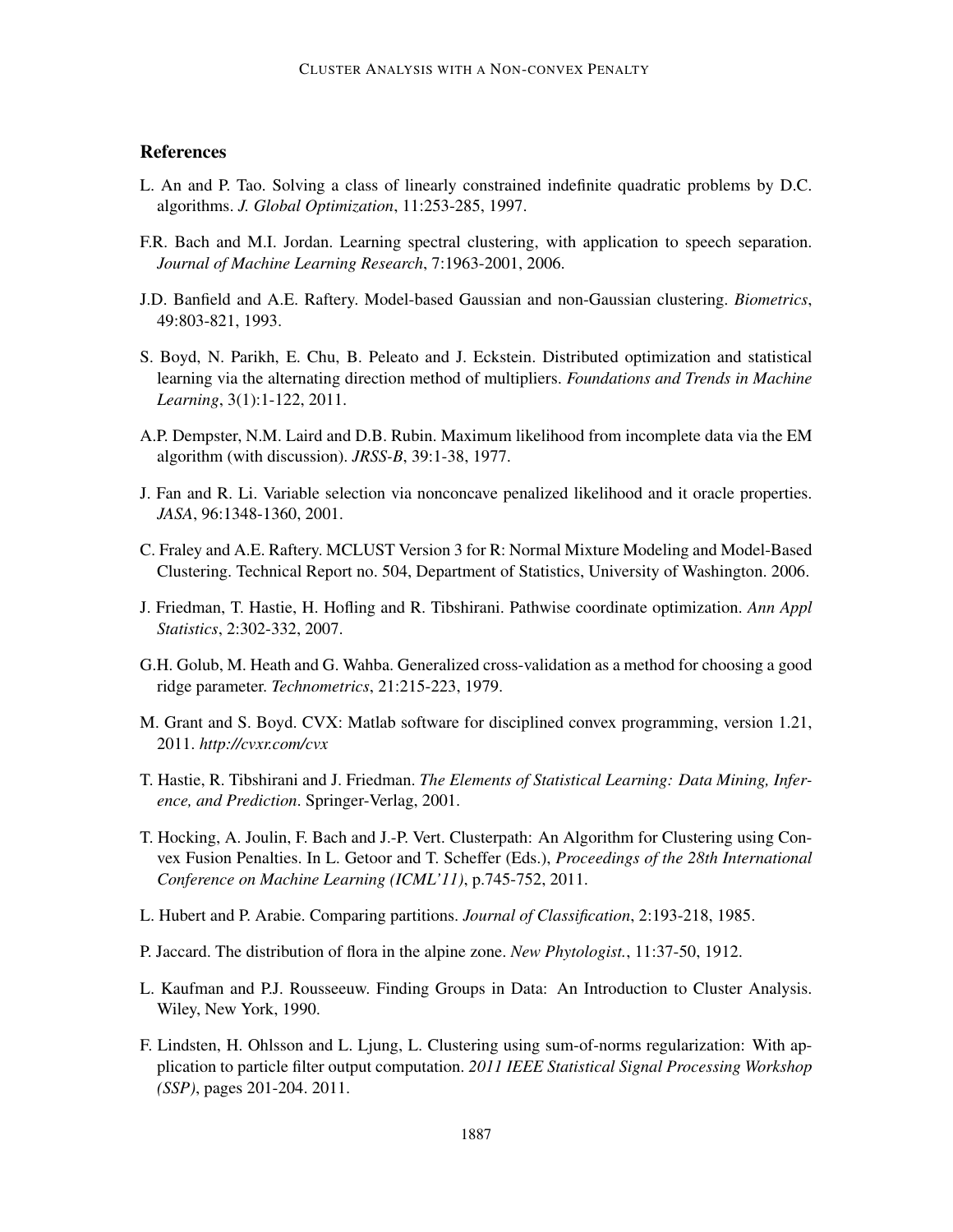- G.J. McLachlan and D. Peel. *Finite Mixture Model.* New York, John Wiley & Sons, Inc. 2002.
- A. Ng, M. Jordan and Y. Weiss. On spectral clustering: analysis and an algorithm. *NIPS*, 2002.
- J. Nocedal and S.J. Wright. *Numerical Optimization*. Springer, 2000.
- W. Pan and X. Shen. Penalized model-based clustering with application to variable selection. *Journal of Machine Learning Research*, 8:1145-1164, 2007.
- K. Pelckmans, J. De Brabanter, J.A.K. Suykens and B. De Moor. Convex Clustering Shrinkage. Workshop on Statistics and Optimization of Clustering Workshop (PASCAL), London, U.K., Jul. 2005. Available at ftp://ftp.esat.kuleuven.ac.be/pub/SISTA/kpelckma/ccs pelckmans2005.pdf.
- W.M. Rand. Objective criteria for the evaluation of clustering methods. *JASA*, 66:846-850, 1971.
- R.T. Rockafellar and R.J. Wets. *Variational Analysis*. Springer-Verlag, 2003.
- X. Shen and J. Ye. Adaptive model selection. *JASA*, 97:210-221, 2002.
- X. Shen and H.-C. Huang. Grouping pursuit through a regularization solution surface. *JASA*, 105:727-739, 2010.
- X. Shen, W. Pan and Y. Zhu. Likelihood-based selection and sharp parameter estimation. *JASA*, 107:223-232, 2012.
- D. Steinley. K-means clustering: a half-century synthesis. *British Journal of Mathematical and Statistical Psychology*, 59:1-34, 2006.
- C.A. Sugar and G.M. James. Finding the number of clusters in a data set: An information theoretic approach. *Journal of the American Statistical Association*, 98:750-763, 2003.
- A. Thalamuthu, I. Mukhopadhyay, X. Zheng and G.C. Tseng. Evaluation and comparison of gene clustering methods in microarray analysis. *Bioinformatics*, 22:2405-2412, 2006.
- R. Tibshirani. Regression shrinkage and selection via the lasso. *JRSS-B*, 58:267-288, 1996.
- R. Tibshirani, M. Saunders, S. Rosset, J. Zhu and K. Knight. Sparsity and smoothness via the fused lasso. *JRSS-B*, 67:91-108, 2005.
- R. Tibshirani, G. Walther and T. Hastie. Estimating the number of clusters in a data set via the gap statistic. *JRSS-B*, 63:411-423, 2001.
- P. Tseng. Convergence of block coordinate descent method for nondifferentiable maximization. *J. Opt. Theory Appl.*, 109:474-494, 2001.
- J. Wang. Consistent selection of the number of clusters via crossvalidation. *Biometrika*, 97:893-904, 2010.
- T.T. Wu and K. Lange. Coordinate descent algorithms for Lasso penalized regression. *Ann Appl Statistics*, 2:224-244, 2008.